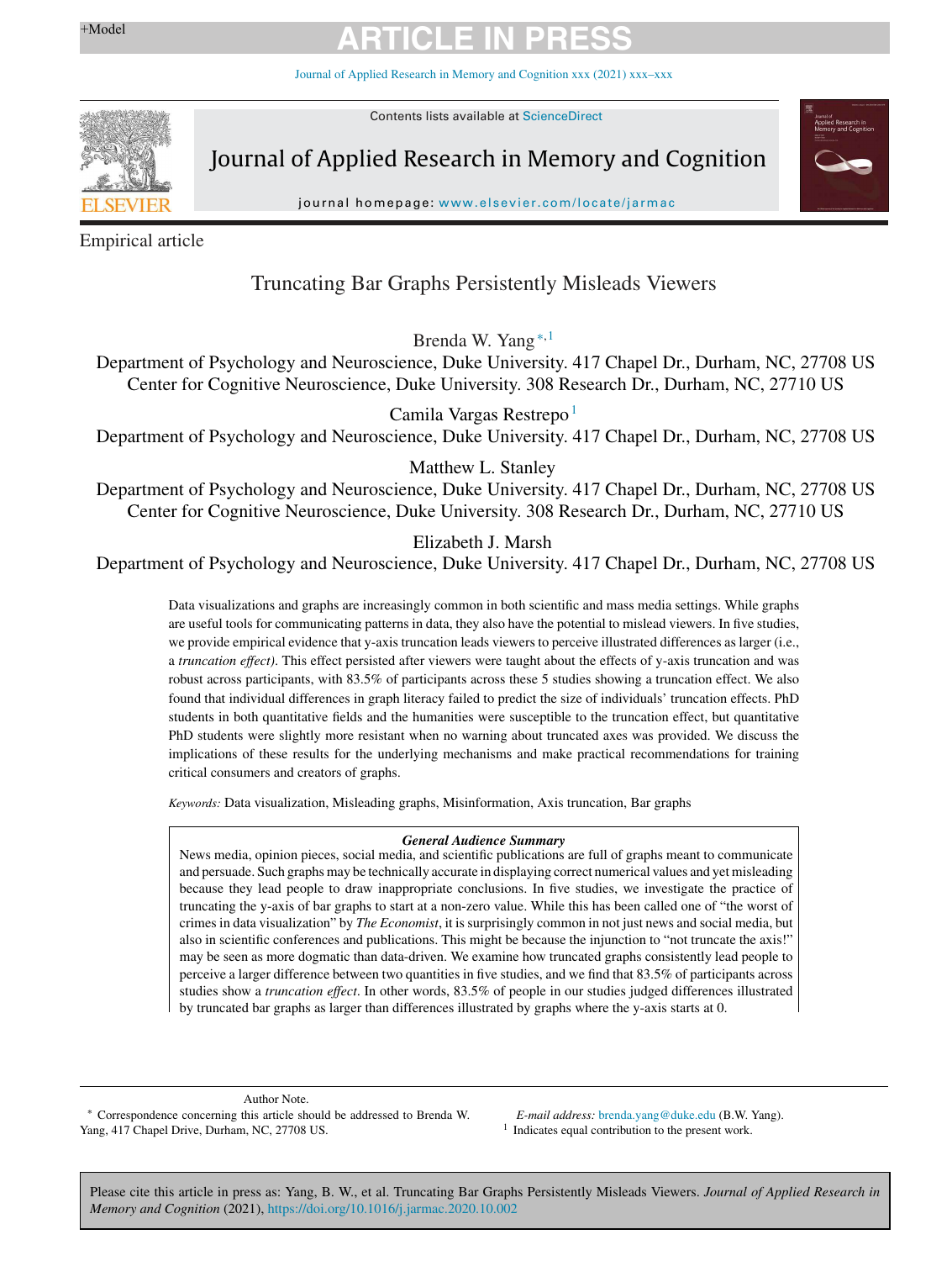Surprisingly, we found that the truncation effect was very persistent. People were misled by y-axis truncation even when we thoroughly explained the technique right before they rated graphs, although this warning reduced the degree to which people were misled. People with extensive experience working with data and statistics (i.e., PhD students in quantitative fields) were also susceptible to the truncation effect. Overall, our work shows the consequences of truncating bar graphs and the extent to which interventions, such as warning people, can help but are limited in their scope.

People encounter graphs in places ranging from fitness trackers to energy bills, as well as in mass media, such as broadcast television and Twitter feeds. Visualizations are often helpful, improving judgments about health care ([Galesic](#page-12-0) [&](#page-12-0) [Garcia-Retamero,](#page-12-0) [2011;](#page-12-0) [Garcia-Retamero](#page-12-0) [&](#page-12-0) [Galesic,](#page-12-0) [2010\)](#page-12-0) and nudging people to reduce energy use [\(Fischer,](#page-12-0) [2008;](#page-12-0) [Jensen,](#page-12-0) [2003\).](#page-12-0) Graphs are invaluable tools for communicating patterns in data. For example, graphs have been deployed in COVID-19 communications to illustrate the utility of social distancing ("flattening the curve"; [Roberts,](#page-13-0) [2020\)](#page-13-0) and to compare properties of COVID-19 to those of other infectious diseases [\(Roser,](#page-13-0) [Ritchie,](#page-13-0) [&](#page-13-0) [Ortiz-Ospina,](#page-13-0) [2020\).](#page-13-0) However, there is a need to systematically examine graphs as a potential source of misinformation. Not only do graphs have the potential to be powerful, memorable, and persuasive ([Newman,](#page-12-0) [Garry,](#page-12-0) [Bernstein,](#page-12-0) [Kantner,](#page-12-0) [&](#page-12-0) [Lindsay,](#page-12-0) [2012;](#page-12-0) [Peterson,](#page-12-0) [1983;](#page-12-0) [Sargent,](#page-13-0) [2007;](#page-13-0) [Standing,](#page-13-0) [Conezio,](#page-13-0) [&](#page-13-0) [Haber,](#page-13-0) [1970\),](#page-13-0) graphs are also theoretically interesting because they do not need to be factually wrong to mislead.

To wit, Figure 1 shows a bar graph appearing to communicate that taxes in the United States will increase dramatically if the Bush tax cuts expire [\(Shere,](#page-13-0) [2012\).](#page-13-0) Closer inspection reveals that this graph exaggerates the difference between 35% and 39.5%. Additional illustrative examples of deceptive visualizations are available at [osf.io/gacrj](http://osf.io/gacrj). In this paper, we examine how, under what conditions, and in what populations graphs can be misleading.



**Figure 1.** Example of a truncated bar graph from news media.

### **Studying Deceptive Visualizations**

While discussions of misleading graphs are not new (e.g., [Huff,](#page-12-0) [1954\),](#page-12-0) empirical research on their assumed consequences is scattered across fields. Psychological research on images and visualizations suggests that graphs may increase the persuasiveness of claims, even when they provide no additional information; however, evidence on this point is mixed [\(Dragicevic](#page-12-0) [&](#page-12-0) [Jansen,](#page-12-0) [2018;](#page-12-0) [Michael,](#page-12-0) [Newman,](#page-12-0) [Vuorre,](#page-12-0) [Cumming,](#page-12-0) [&](#page-12-0) [Garry,](#page-12-0) [2013\).](#page-12-0) Past work in the behavioral sciences also explored the cognitive processes underpinning graph per-ception (Carpenter & Shah, [1998;](#page-11-0) Shah & Freedman, [2011;](#page-11-0) [Shah](#page-11-0) [&](#page-11-0) [Hoeffner,](#page-11-0) [2002\),](#page-11-0) examined how people draw accurate conclusions from line graphs and scatterplots ([Cleveland,](#page-12-0) [Diaconis,](#page-12-0) [&](#page-12-0) [Mcgill,](#page-12-0) [1982;](#page-12-0) [Gattis](#page-12-0) [&](#page-12-0) [Holyoak,](#page-12-0) [1996\),](#page-12-0) and studied distortions that result from design choices ([Tversky](#page-13-0) [&](#page-13-0) [Schiano,](#page-13-0) [1989;](#page-13-0) [Zacks,](#page-13-0) [Levy,](#page-13-0) [Tversky,](#page-13-0) [&](#page-13-0) [Schiano,](#page-13-0) [1998\).](#page-13-0) However, much of the work directly relevant to the effects of distorted graphs, as commonly seen in mass media outlets, comes from finance and accounting, in part because graph use is especially common in financial documents (e.g., annual reports). This largely descriptive research suggests that 20-30% of those graphs are distorted ([Beattie](#page-11-0) [&](#page-11-0) [Jones,](#page-11-0) [1992,](#page-11-0) [1999;](#page-11-0) [Beattie](#page-11-0) [&](#page-11-0) [Jones,](#page-11-0) [2008;](#page-11-0) [Cho,](#page-11-0) [Michelon,](#page-11-0) [&](#page-11-0) [Patten,](#page-11-0) [2012;](#page-11-0) [Courtis,](#page-12-0) [1997;](#page-12-0) [Penrose,](#page-12-0) [1973;](#page-12-0) [Steinbart,](#page-12-0) [1989\).](#page-12-0) While not experimental in methodology, this work provided early and thoughtful prescriptive guidelines for avoiding "measurement distortion" [\(Taylor](#page-13-0) [&](#page-13-0) [Anderson,](#page-13-0) [1986\).](#page-13-0)

There are many categories of data visualizations, and past work described taxonomies for organizing graph types (e.g., [Bertin,](#page-11-0) [1983;](#page-11-0) [Tufte,](#page-11-0) [2001;](#page-11-0) [Wilkinson,](#page-11-0) [2006\).](#page-11-0) Here, we focus on bar graphs, a simple and powerful mapping of quantity to length found throughout scientific communications, mass media, and educational contexts. Bar graphs were the most common visualization in a randomly selected sample of articles published in *Science* in 2014 and the most represented type of visualization from news media ([Borkin](#page-11-0) et [al.,](#page-11-0) [2013;](#page-11-0) [Mogull](#page-11-0) [&](#page-11-0) [Stanfield,](#page-11-0) [2015\).](#page-11-0) Constructing bar graphs is an explicit part of the United States' Common Core Mathematics standards starting in Grade 2 ("Draw a picture graph and a bar graph to represent a dataset with up to four categories"; [Practices](#page-13-0) [&](#page-13-0) [Council](#page-13-0) [of](#page-13-0) [Chief](#page-13-0) [State](#page-13-0) [School](#page-13-0) [Officers,](#page-13-0) [2010\)](#page-13-0) and is considered a foundational category of data visualization ([Few,](#page-12-0) [2012\).](#page-12-0) Bar graphs are also among the easiest visualizations to create by hand and to generate in free or commercially available software.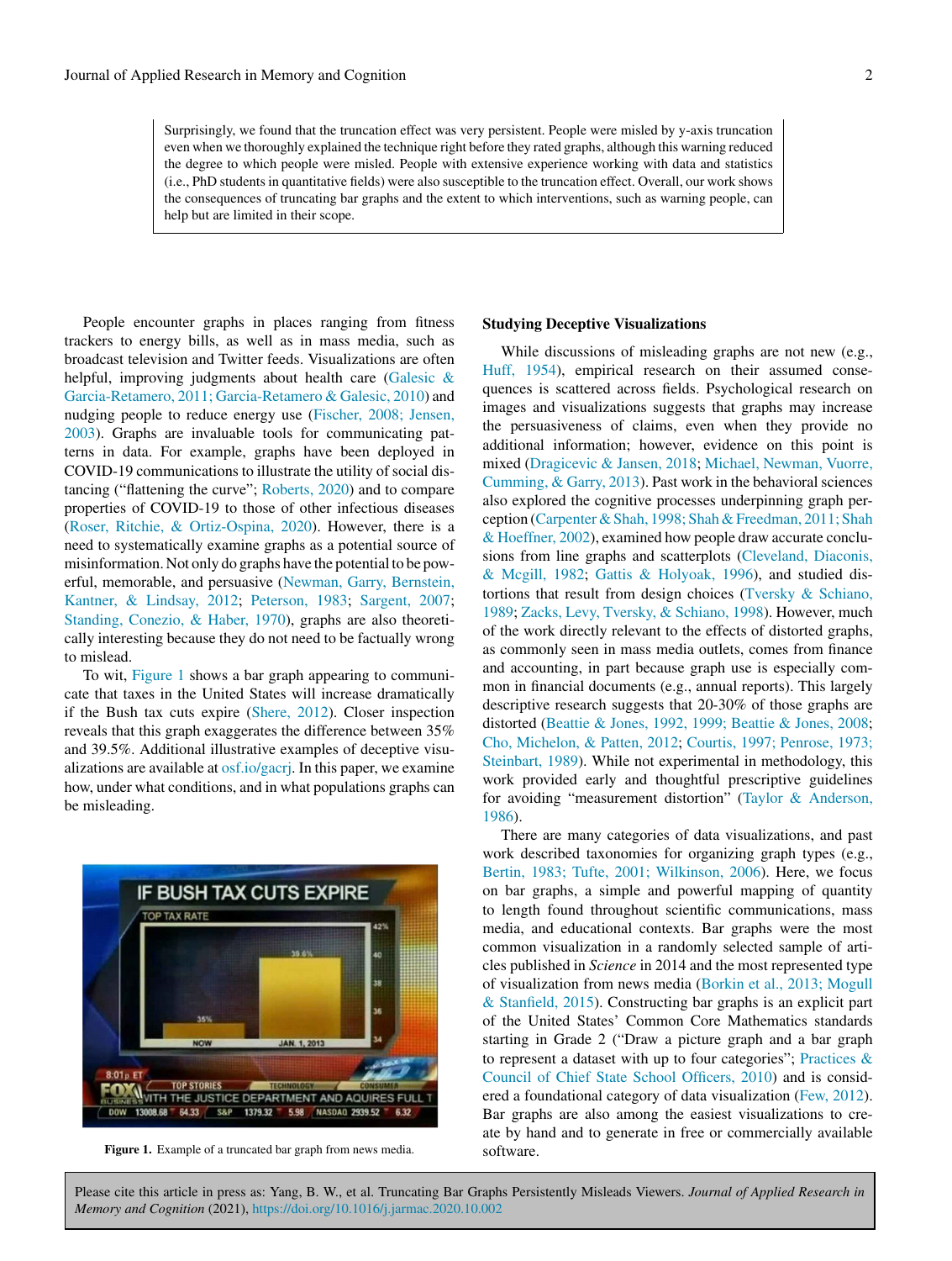Many techniques can distort the message of a bar graph. Our focus is on one of the simplest: *y-axis truncation.* This is the practice of beginning the vertical axis at a value other than the natural baseline (typically 0); it is assumed to visually exaggerate differences between graph quantities. Truncation violates a fundamental principle of data visualization, articulated by Edward Tufte and echoed by more recent recommendations: "The representation of numbers, as physically measured on the surface of the graphic itself, should be directly proportional to the numeri-cal quantities represented" [\(Cairo,](#page-11-0) [2019;](#page-11-0) [Few,](#page-11-0) 2012; Tufte, [2001;](#page-11-0) [Zoss,](#page-11-0) [2016\).](#page-11-0) However, even though the recommendation to avoid truncation is long-standing, the practice remains common. At the time of writing, truncating the y-axis of bar graphs to illustrate small differences is the default on Microsoft Excel. Y-axis truncation is employed in mass media, textbooks, and scientific communications [\(osf.io/gacrj](http://osf.io/gacrj)), despite being described as one of "the worst of crimes in data visualization" by *The Economist* [\(Leo,](#page-12-0) [2019\).](#page-12-0) While some prior demonstrations suggest that y-axis truncation might impact people's perceptions, these studies have contained a single trial per condition ([Pandey,](#page-12-0) [Rall,](#page-12-0) [Satterthwaite,](#page-12-0) [Nov,](#page-12-0) [&](#page-12-0) [Bertini,](#page-12-0) [2015;](#page-12-0) [Taylor](#page-13-0) [&](#page-13-0) [Anderson,](#page-13-0) [1986\),](#page-13-0) small participant samples (e.g., mean  $n = 14.2$ ; [Witt,](#page-13-0) [2019\),](#page-13-0) and/or lack of random assignment ([Raschke](#page-13-0) [&](#page-13-0) [Steinbart,](#page-13-0) [2008\).](#page-13-0) Thus, the fact that y-axis truncation reliably and systematically impacts people's perceptions of graphs remains, surprisingly, unclear.

### **Overview of Studies**

Our first goal (Studies 1 and 2) was to provide a methodologically robust paradigm for studying how y-axis truncation affects people's judgments, with a focus on understanding the size of the *truncation effect* and allowing for further examination of possible moderators.

Given that distorted graphs are unlikely to disappear, our second goal was to explore whether we could inoculate viewers against the truncation effect, for both practical and theoretical reasons. In Studies 3–5, we investigate whether and to what extent an explanatory warning about y-axis truncation affects people's judgments. Whether or not this intervention helps has implications for whether the effect is more automatic (akin to a perceptual illusion) versus a failure to engage in controlled processing. To be clear, the warning is given prior to judging any graphs ("pre-encoding"). This pinpoints a different mechanism than warnings given after processing, as "post-encoding" warnings are often leveraged to encourage source monitoring. Our question is whether the explanatory warning increases vigilance, given that (pre-encoding) warnings that misinformation might occur slow reading [\(Greene,](#page-12-0) [Flynn,](#page-12-0) [&](#page-12-0) [Loftus,](#page-12-0) [1982\)](#page-12-0) and reduce susceptibility to misinformation that contradicts events ([Ecker,](#page-12-0) [Lewandowsky,](#page-12-0) [&](#page-12-0) [Tang,](#page-12-0) [2010\)](#page-12-0) or prior knowledge ([Marsh](#page-12-0) [&](#page-12-0) [Fazio,](#page-12-0) [2006\).](#page-12-0) On the other hand, many visual illusions are byproducts of an adaptive visual system that uses depth and other cues to make sense of the world ([Gregory,](#page-12-0) [2009\)](#page-12-0) and as such cannot simply be unseen.

Our third goal was to investigate people's variability in susceptibility to the truncation effect. We include a well-regarded measure of graph literacy in all five studies ([Garcia-Retamero,](#page-12-0) [Cokely,](#page-12-0) [Ghazal,](#page-12-0) [&](#page-12-0) [Joeris,](#page-12-0) [2016\)](#page-12-0) to capture variation in people's experiences with visual representations of quantitative information(i.e., individual differences in graph literacy; [Galesic](#page-12-0) [&](#page-12-0) [Garcia-Retamero,](#page-12-0) [2011\).](#page-12-0) While formal training is not required to interpret graphs [\(Okan,](#page-12-0) [Garcia-Retamero,](#page-12-0) [Galesic,](#page-12-0) [&](#page-12-0) [Cokely,](#page-12-0) [2012\),](#page-12-0) it is thought to be useful when mapping spatial information to meaning requires knowing arbitrary conventions. However, to preview, we did not find evidence for a systematic relationship between graph literacy and the truncation effect. In response, Study 5 took a different approach, exploring expertise. We reasoned that individuals in PhD programs in quantitative fields would have considerable experience creating and interpreting graphs, and thus, this population might not be susceptible to the truncation effect. We explore this in Study 5.

#### **Study 1**

Does y-axis truncation systematically affect people's judgments of the differences between quantities? In Study 1, we develop a novel and adaptable paradigm forstudying misleading graphs to explore this foundational question. We also predicted that people with higher levels of graph literacy would be less susceptible to exaggerations from y-axis truncation. This would be consistent with cognitive and education research exploring processes underpinning graph interpretation [\(Carpenter](#page-11-0) [&](#page-11-0) [Shah,](#page-11-0) [1998;](#page-11-0) [Shah](#page-11-0) [&](#page-11-0) [Hoeffner,](#page-11-0) [2002\)](#page-11-0) and arguing for the need for explicit instruction to establish competence in graph comprehension ([Glazer,](#page-12-0) [2011\).](#page-12-0)

### **Method**

**Participants.** We conducted Study 1 using Amazon Mechanical Turk (MTurk) and recruited 24 participants (9 women, 1 non-binary gender;  $M_{\text{age}} = 32$  years,  $SD_{\text{age}} = 9.48$ ). In this study, 62% of participants reported having at least a Bachelor's degree. Participants for this and all subsequent studies were recruited from the United States with previous task approval rates of least 85%. We chose a relatively small sample size, because Study 1 was exploratory, and this was the first time these stimuli and procedures were used. Analyses were not run until data collection was complete. Procedures in this and all following studies were approved by the Duke University IRB.

**Materials.** We made bar graphs communicating information about a range of topics, such as public health, geography, and technology. We note this divergence from materials used in previously published work, which wastypically limited to financial information or presented graphs that used the same content framing across multiple trials.We aimed to balance methodological rigor with ecological validity in developing materials. The graphs ranged from three to five bars. Critically, two versions of each graph were created: one where the y-axis was truncated and one where the y-axis started at zero. [Figure](#page-3-0) 2 shows a sample pair. The materials used for this and subsequent studies are available at [osf.io/ytq3h](http://osf.io/ytq3h).

We generated truncated bar graphs with similar levels of visual deception, a novel contribution of the present studies. Specifically, we quantified deceptiveness using an established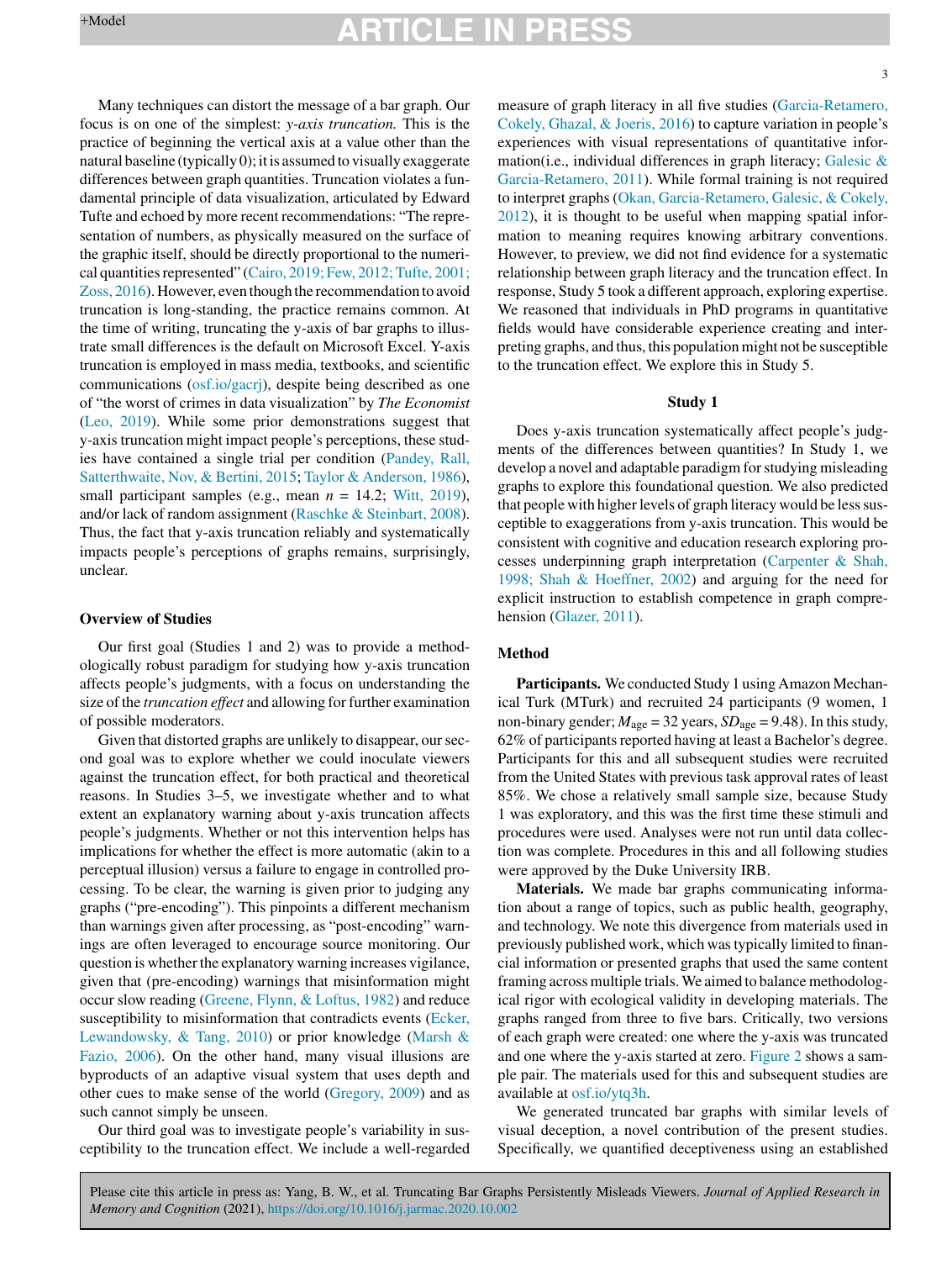<span id="page-3-0"></span>

**Figure.** 2. Sample trial of a control graph (left), and sample trial of a truncated graph (right).

quantitative measure: the graph discrepancy index or GDI [\(Mather,](#page-12-0) [Mather,](#page-12-0) [&](#page-12-0) [Ramsay,](#page-12-0) [2005;](#page-12-0) [Steinbart,](#page-13-0) [1989;](#page-13-0) [Taylor](#page-13-0) [&](#page-13-0) [Anderson,](#page-13-0) [1986;](#page-13-0) [Tufte,](#page-13-0) [2001\).](#page-13-0) The GDI measures the extent to which a visualization distorts the underlying numerical ratio. We created control graphs with y-axes beginning at 0 and truncated graphs with a GDI of 500. This process is described in the Supplemental Information.

We included a 10-item measure of graph literacy in this and subsequent studies, previously developed and validated by [Garcia-Retamero](#page-12-0) et [al.,](#page-12-0) [2016.](#page-12-0) This measure asks participants to self-report their ability to interpret graphs. It is similarly reliable, robust, and valid to a much longer, objective measure which directly tests participants' ability to interpret graphs correctly. In the 10-item version implemented in our studies, participants provided ratings on 6-point scales. For example, three representative items were, "How good are you at working with bar charts?", "Are graphs easier to understand than numbers?", and "How often do you find graphical information to be useful?" The final score is a sum of all items, with higher scores indicating greater graph literacy.

**Design and procedure.** After providing informed consent, we told participants they would see a series of graphs and would be asked about information presented in them. Participants were instructed to look at the graphs asthey would if they encountered them in a newspaper or magazine article.

After completing a sample trial, participants saw one graph at a time, proceeding at their own pace. On the same screen as the graph, participants were instructed to make a subjective comparison between two of the values represented in the bars on a scale from 1 (*not at all different*) to 7 (*extremely different*). A midpoint anchor (*moderately different*) was provided. Our choice of a relative judgment task was deliberate. We designed thistask to align with the judgment tasksimplied by mass media contexts such as TV or newspapers, which is often to make a relative comparison (e.g., "Taxes are *much* higher than they used to be") rather than an absolute one (e.g.,"Taxes are 12% higher than they used to be").

In Study 1, we implemented a within-subject manipulation: each participant saw 20 control bar graphs and 20 truncated bar graphs. Participants were not given information on the nature of the manipulation, and the order of the graphs was randomized. Two graph sets were created for counterbalancing, such that the

two sets represented the same information but differed in which graphs were and were not truncated.

After rating 40 graphs, participants completed the 10-item graph literacy assessment described above [\(Garcia-Retamero](#page-12-0) et [al.,](#page-12-0) [2016\)](#page-12-0) and answered demographic questions(age, first language, and education). Participants reported their education by selecting the highest level reached out of the following options: some high school, graduated high school or G.E.D., some college, in college, Associate's degree, Bachelor's degree, some graduate school courses, graduate degree. Finally, participants were debriefed and asked questions about their study experience; see [osf.io/ytq3h](http://osf.io/ytq3h) for complete participant instructions for all studies.

### **Results**

**The truncation effect.** First, we examined how the control versus truncated bar graph manipulation affected participant ratings of how different two quantities are (i.e., *graph ratings*). As hypothesized, we found that people rated the differences depicted by truncated graphs as larger than those depicted by control graphs:  $M_{\text{control}} = 3.70$ ,  $SD_{\text{control}} = 0.41$ ;  $M_{\text{truncated}} =$ 4.78,  $SD$ <sub>truncated</sub> = 0.63. A paired *t*-test revealed that the judged difference between control graphs *versus* truncated graphs was statistically significant:  $t(23) = 14.25$ ,  $p < .0001$ , 95% CI of the difference [.92, 1.24], Cohen's *d* = 1.26 [0.63, 1.90]. [Figure](#page-4-0) 3a illustrates these results using modified raincloud plots, depicting means with correlation- and difference-adjusted 95% CIs [\(Cousineau,](#page-12-0) [2017\),](#page-12-0) individual participants (2 points per participant), and distributions for both conditions side by side [\(Allen,](#page-11-0) [Poggiali,](#page-11-0) [Whitaker,](#page-11-0) [Marshall,](#page-11-0) [&](#page-11-0) [Kievit,](#page-11-0) [2018\).](#page-11-0)

Thus, when presented with truncated y-axes rather than yaxes beginning at zero, participants judged differences between bars to be substantially larger. This effect was consistent across participants: all 24 participants rated differences depicted by truncated graphs as larger than differences depicted by control graphs. We call this effect of axis truncation on subjective judgments of differences the *truncation effect*.

**Graph literacy.** Next, we investigated the role of graph literacy in predicting the truncation effect. Graph literacy scores ranged from 35 to 55 in Study 1 (*M* = 44.08, *SD* = 5.31). The possible range of the scores was 10–60. Table S1 in the Supplementary Information (SI) shows descriptive statistics for graph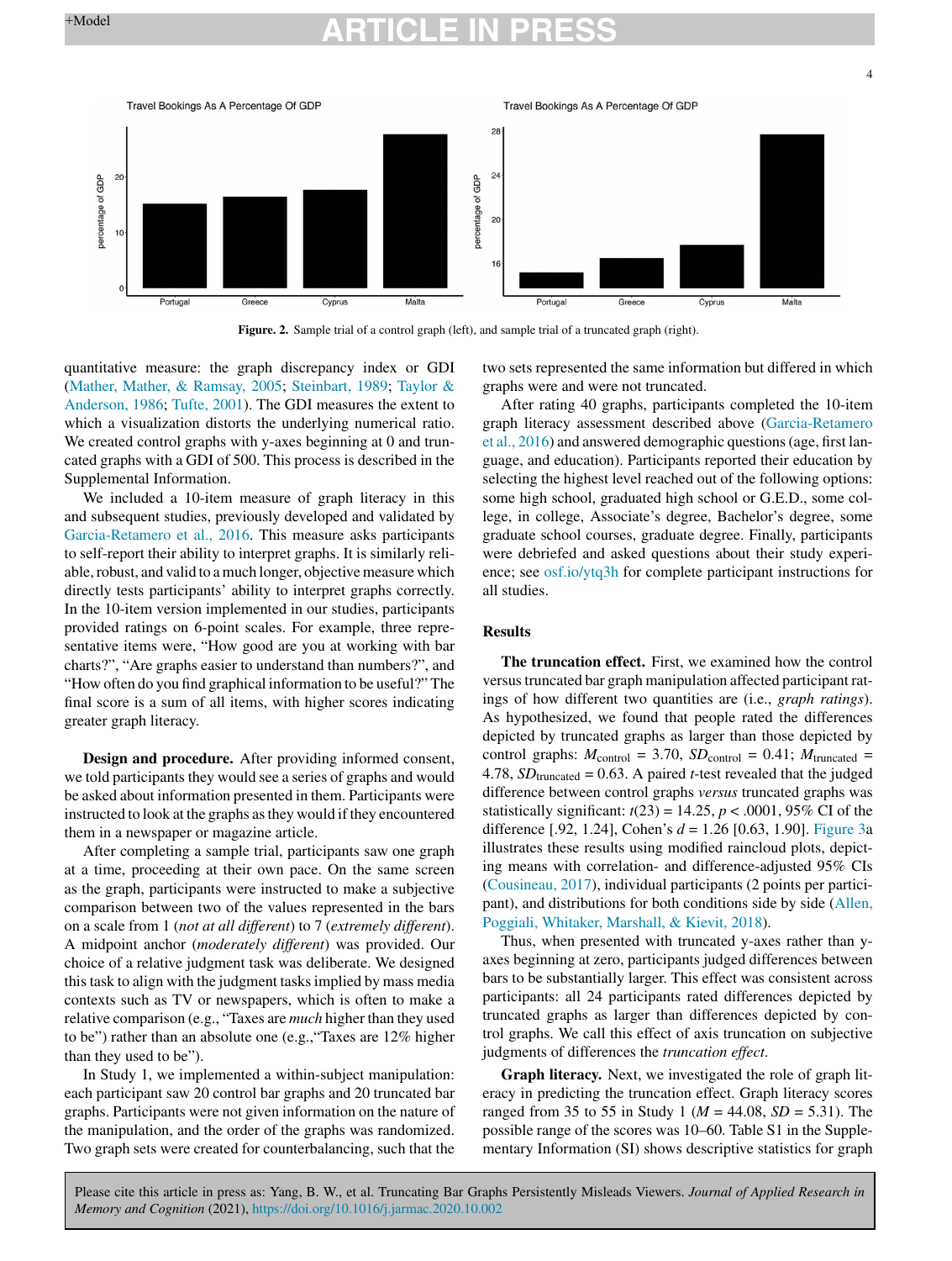# <span id="page-4-0"></span> $+$ Model **ARTICLE IN PRESS**



**Figure 3.** Raincloud plots for Study 1 (a) and Study 2 (b). These raincloud plots ([Allen](#page-11-0) et [al.,](#page-11-0) [2018\)](#page-11-0) depict average participant ratings for truncated and control graphs, respectively. Error bars reflect correlation- and difference-adjusted 95% confidence intervals of the means [\(Cousineau,](#page-12-0) [2017\).](#page-12-0) The truncated versus control graphs variable was manipulated within-subjects; each participant is represented by two points. In this Study 2, all participants received an explanatory warning.

literacy in all studies. We found that graph literacy did not significantly predict the judged difference between bars for control versus truncated graphs:  $F(1, 22) = 0.03$ ,  $p = .87$ . Figure S5 depicts this null relationship for Study 1 and the studies that follow. Thus, contrary to our hypothesis, graph literacy did not predict the size of the truncation effect. We did not find consistent relationships between graph literacy and the truncation effect in the studies that follow. Thus, in the interest of brevity, we report statistical details relating to graph literacy for subsequent studies in SI. We discuss this surprising finding in the General Discussion and have created an interactive visualization plotting the size of the truncation effect and participants' graph literacy scores at [tinyurl.com/yblunbyv](http://tinyurl.com/yblunbyv).

### **Study 2**

Study 1 established a paradigm for examining the effects of y-axistruncation within bar graphs, providing a useful paradigm for studying deceptive graphs. In Study 2, we investigate whether providing an explicit explanation of y-axis truncation would reduce or eliminate the truncation effect. Clarifying what could reduce the size of the truncation effect has consequences for how misleading information might be flagged online on social networks (e.g., [Clayton](#page-11-0) et [al.,](#page-11-0) [2019\).](#page-11-0) We expected that explicit warnings about y-axis truncation would give participants the information needed to identify truncated graphs and adjust their judgments accordingly.

### **Method**

Participants. We recruited 109 MTurk workers (50 women, 1 non-binary gender;  $M_{\text{age}} = 35.07$ ,  $SD_{\text{age}} = 11.19$ ; no exclusions). Because we hypothesized that a warning would reduce the truncation effect, we determined our sample size *a priori* based on a power analysis predicting a small-to-medium truncation effect size of  $0.35$ , an alpha of  $0.05$ , and power of  $0.90$ , which estimated a required sample size of at least 88 participants. We did not analyze results until data collection was complete. Fiftynine percent of participants reported having at least a Bachelor's degree. The sample also included a range of self-reported graph literacy (see Table S1 in Supplementary Information).

**Materials.** We used the same set of 40 bar graphs used in Study 1. We assessed graph literacy using the same 10-item scale that was used in Study 1.

**Procedure.** The procedure for Study 2 was very similar to Study 1. All participants saw 20 control bar graphs (where the y-axis started at zero) as well as 20 truncated bar graphs (where the y-axis did not start at zero). However, in Study 2, all participants read an explanatory warning and identified an example of a misleading graph.

This warning described y-axis truncation, provided an example, and stated that some graphs were created to be misleading. We note that, in this participant-facing context, we chose to use the terminology "misleading graph" rather than "graph with a truncated y-axis" with the reasoning that this term may be more accessible to a wide audience, and that a non-neutral label may provide more motivation to attend to the truncated graphs. As a part of the explanatory warning, participants also saw a truncated and a non-truncated version of the same graph on the same page and were asked to indicate which of the two graphs had been designed to be misleading. Regardless of performance, participants were given feedback. Eighty-eight percent of participants answered this question correctly prior to feedback.

After the warning and a sample trial, participants completed 40 trials where they made judgments about the relative differences in quantities shown by truncated and control graphs  $(1 =$ *not at all different*, 7 = *extremely different*). As in Study 1, the graphs were shown in random order and were counterbalanced. Excluding the 13 (12%) participants who did not initially answer the training exercise correctly does not change the pattern of results or conclusions drawn.

After rating the 40 graphs, participants completed the selfreport graph literacy assessment used in Study 1, answered demographic questions, and answered debriefing questions.

### **Results**

**Truncation effect.** We found again that people rated differences between quantities depicted by truncated bar graphs (*M*  $= 4.28$ ,  $SD = 0.78$ ) as larger than those depicted by control bar graphs ( $M = 3.64$ ,  $SD = 0.55$ ), as shown in Figure 3b. A paired *t*-test revealed this difference as statistically significant:  $t(108) =$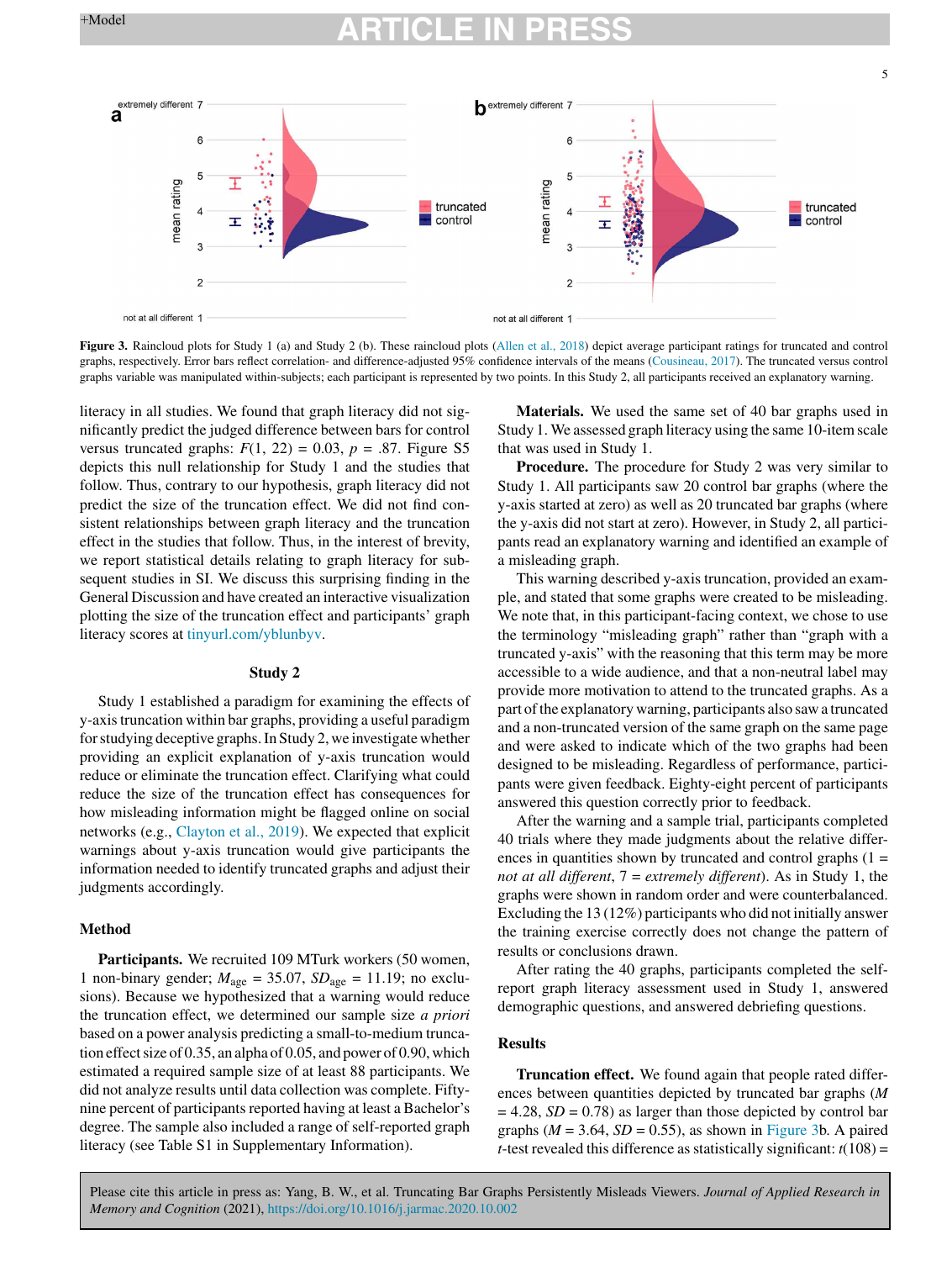10.64, *p* < .0001, 95% CI of the difference [0.52, 0.76], Cohen's  $d = 0.54$  [0.27, 0.82]. These results suggest that despite the initial explanation and warning given, participants rated the differences in the truncated bar graph condition as larger, on average, than the differences shown by control bar graphs.

Eighty-five percent of participants showed a truncation effect in the expected direction (i.e., for 93 of our 109 participants, their ratings of comparisons shown by truncated graphs were larger than their ratings of comparisons shown by graphs without truncated vertical axes). Thus, the explicit warning immediately preceding judgments of graphs was ineffective at erasing the truncation effect.

### **Study 3**

The results of Study 2 were surprising in that an explicit warning did not eliminate the truncation effect. To further investigate this, in Study 3, we directly manipulate in a single experiment whether participants are given an explanatory warning about y-axis truncation. Doing so allows us to directly compare the effects of having an explanatory warning or not on the truncation effect.

### **Method**

Participants. We recruited 119 MTurk workers (49 women, 1 non-binary gender;  $M_{\text{age}} = 32.27$  years,  $SD_{\text{age}} = 7.81$ ; no exclusions). We determined our sample size by aiming to recruit a similar sample size to Study 2 as well as resource constraints for participant compensation. Seventy percent of participants reported having at least a Bachelor's degree. Results were not analyzed until all data were collected.

**Materials.** We used the set of 40 bar graphs used in the previous experiments. The 10-item measure of graph literacy was identical to those used in previous studies.

Procedure. Study 3 had a 2 (graph type: control, truncated)  $\times$  2 (warning, no warning) mixed design. Graph type was manipulated within-subject, while warning was manipulated between-subjects. Thus, all participants saw 20 control bar graphs (where the y-axis started at  $0$ ) and  $20$  truncated bar graphs (where the y-axis did not start at 0). Participants in the explanatory warning condition were given the same set of instructions, exercise, and feedback described in Study 2. Of the participants in the warning condition, 84.9% answered the training exercise question correctly. Excluding the 10 participants who did not answer the training exercise correctly initially does not change the main conclusions drawn.

As in previous studies, participants completed the graph literacy assessment and demographic questions at the end of the study.

### **Results**

To preview, Figure 4 summarizes our primary results of interest: we replicated a truncation effect and find that it is reduced but still present when an explanatory warning is given.

**The truncation effect.** We first replicated our central effect of interest: the truncation effect. As in Studies 1 and 2, we found



**Figure 4.** Raincloud plot for Study 3. Error bars reflect correlation- and difference-adjusted 95% confidence intervals of the means and points represent each participant twice. The truncated versus control graphs variable was manipulated within-subject.

that truncated bar graphs led to exaggerated ratings of differences, compared to control bar graphs:  $M_{\text{control}} = 3.86$ ,  $SD =$ 0.81;  $M_{\text{truncated}} = 4.56$ ,  $SD = 0.90$ . This main effect was statistically significant:  $t(118) = 10.70, p < .0001, 95\%$  CI of the difference [0.57, 0.83], Cohen's *d* = 0.52 [0.26, 0.78]. This effect was consistent: 84.0% (100 out of 119) participants showed a truncation effect in the expected direction.

Next, we examined the effects of the explanatory warning and graph type on graph ratings. We hypothesized that an explanatory warning would reduce the size of the truncation effect by lowering ratings of truncated graphs. We computed a linear mixed effects model with graph type (0 = *control*, 1 = *truncated*) and warning condition  $(0 = no \text{ warning}, 1 = warning)$ as binary fixed factors. Participants' ratings of the differences depicted by bar graphs wasthe outcome variable, and participant and item were included as random effects. We found statistically significant effects of graph type and warning condition, as well as a significant interaction between graph type and warning ([Table](#page-6-0) 1). We note that the intercept in this model (4.04) corresponds to ratings for control graphs with no explanatory warning given, acting as a theoretical and practical baseline for ratings on the 7-point scale.

**Effect of an explanatory warning.** To further examine the interaction between graph type and warning, we computed pairwise contrasts of graph type and warning condition from estimated marginal means derived from the linear mixed effects model described in [Table](#page-6-0) 1. We implemented these analyses using the R package *emmeans* with Satterthwaite approximations to degrees of freedom (to be consistent with the approach implemented in the linear model) for Study 3 and the studies that follow ([Lenth,](#page-12-0) [2019\).](#page-12-0)

We first computed contrasts of graph type for each level of warning condition (no warning and warning), followed by contrasts of warning condition for each level of graph type (control and truncated). We found that in both no warning (*estimate*<sub>diff</sub> = 0.79, 95% CI [0.69, 0.88], *SE* = 0.05, *p* < .0001) and warning (*estimate*<sub>diff</sub> = 0.63, *SE* = 0.05, *p* < .0001 conditions, truncated graphs were rated higher than control graphs. That is, there was a robust truncation effect in both warning and no warning conditions. We also found that an explanatory warning lowered ratings for both control(*estimate*diff = 0.32, 95% CI [0.04, 0.60], *SE* = 0.14, *p* = .03) and truncated (*estimate*<sub>diff</sub> = 0.48, 95% CI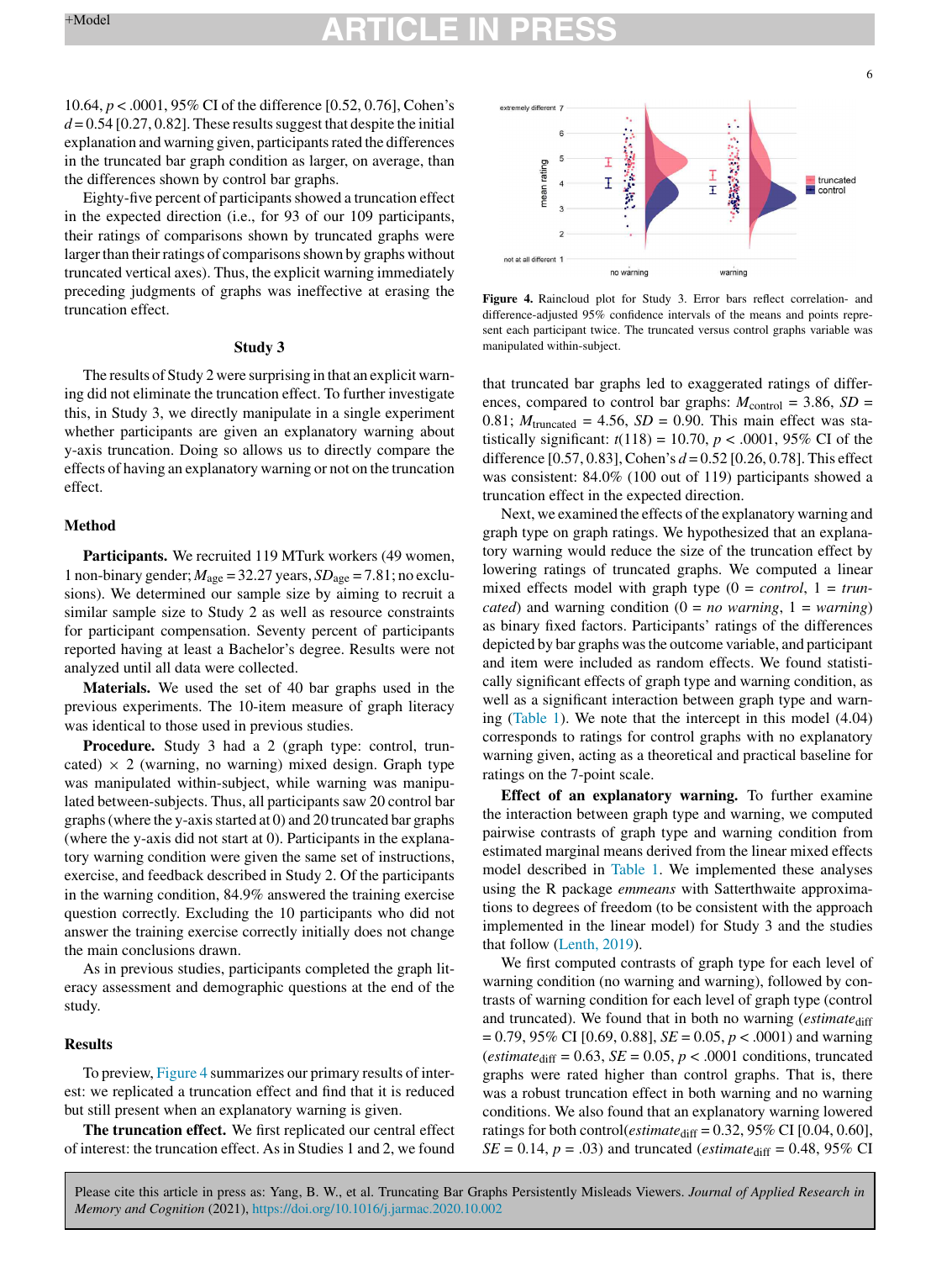### <span id="page-6-0"></span>**Table 1**

*Results for Study 3 from a Linear Mixed Effects Model Predicting Graph Ratings.*

|                                                   | Estimate $(b)$ | 95% CI of the Estimate | SЕ   |       |          |
|---------------------------------------------------|----------------|------------------------|------|-------|----------|
| Intercept                                         | 4.04           | [3.67, 4.44]           | 0.20 | 20.07 | < 0.0001 |
| Graph Type (Control or Truncated)                 | 0.79           | [0.68, 0.89]           | 0.05 | 15.50 | < .0001  |
| Warning Condition (No Warning or Warning)         | $-0.32$        | $[-0.61, -0.04]$       | 0.14 | 2.21  | .03      |
| Graph Type $\times$ Warning Condition Interaction | $-0.16$        | $[-0.29, -0.03]$       | 0.07 | 2.31  | .02      |

*Note*. Both experimental conditions (graph type and warning or no warning) were dummy-coded. No Warning served as the reference group for the between-subjects manipulation. Control graphs served as the reference group for the within-subject manipulation.

[0.19, 0.76],  $SE = .14$ ,  $p = .0009$ ) graphs. Finally, we compared these contrasts statistically to quantify the interaction found in Table 1. We found that a warning reduced graph ratings for truncated graphs more than for control graphs by an estimate of 0.16 (7-point scale), 95% CI: [0.02, 0.29], *SE* = 0.07, *p* = .02.

Thus, our results were consistent with the hypothesis that an explanatory warning reduces the truncated effect by reducing ratings for truncated graphs. However, these results suggest that an explanatory warning also led to an overall decrease in graph ratings for both types of graphs, which may indicate increased caution when rating all graphs. The truncation effect was persistent even among those who received an explicit warning.

### **Study 4**

In Study 3, we found that providing an explanatory warning before participants rated control and truncated bar graphs reduced but did not eliminate the truncation effect. In the world, however, an explicit warning will rarely immediately precede graphs with truncated vertical axes. Here, we extend the findings of Study 3 by asking participants to provide judgments about a new set of bar graphs after a 1-day delay. The purpose in doing so was to examine whether the effects of the explicit warning on the first day will extend to the next day.

### **Method**

**Participants.** A total of 157 participants (53 women,  $M_{\text{age}} =$ 33.92,  $SD<sub>age</sub> = 9.97$ ; no exclusions) completed both sessions of Study 4. Seventy-four percent reported having at least a Bachelor's degree. Most (90%) participants who completed Session 1 also completed Session 2. In choosing our sample size, we considered results of an *a priori* power analysis based on the size of the truncation effect given a warning (Study 3), potential attrition between sessions, and resource constraints. Data were not analyzed until all 157 participants completed the study.

**Materials.** We used the set of 40 bar graphs used in the previous experiments and created an additional set of 40 bar graphs as stimuli for the additional timepoint. The new set was created following the same guidelines and procedures used to create the original set. These two sets were counter-balanced across the two experimental sessions to account for potential effects of materials. The 10-item measure of graph literacy was identical to those used in previous studies.

**Procedure.** Study 4 had a 2 (graph type: control, truncated)  $\times$  2 (warning condition: warning, no warning in the first session)  $\times$  2 (session: first, second) mixed design. Graph type and session were within-subject factors, while we manipulated explanatory warning between subjects.

The first session of Study 4 was identical to Study 3, with half of participants receiving a warning. Most participants  $(76.9\%)$  in the warning condition answered the training exercise question correctly. As before, all participants in the warning condition received feedback, either affirming their correct answer or providing corrective feedback. Excluding the participants who did not answer the training exercise correctly initially does not change the pattern of results or conclusions drawn.

One day after the first session, we asked participants to make judgments about 40 additional bar graphs that were new to the participants. Instructions at the beginning of the second session indicated that participants would look at graphs similar to the ones they had seen the day before; no explanatory warnings were given. Participants completed the graph literacy measure and demographic questions at the end of the second session.

### **Results**

**The truncation effect.** We replicated the truncation effect obtained in the previous studies: average ratings of differences were higher for truncated graphs than for control graphs:  $M_{\text{control}}$  $= 3.78$ , *SD* = 0.99;  $M_{\text{truncated}} = 4.59$ , *SD* = 0.90. This main effect was statistically significant: *t*(156) = 15.97, *p* < .0001, 95% CI of the difference [0.72, 0.92], Cohen's *d* = 0.53 [0.31, 0.76]. Most participants showed an overall truncation effect: 88.5% of participants in Session 1 and 85.4% in Session 2.

Next, we computed a linear mixed-effects model with graph type  $(0 = control, 1 = truncated)$ , warning condition  $(0 = no$ *warning*,  $1 = warning$ , and timepoint  $(0 = session 1, 1 = session)$ *2*) as binary fixed factors. The outcome variable was graph ratings; participant and item were modeled as random effects. As expected from previous studies, we found a statistically significant effect of graph type and a statistically significant interaction between graph type and warning condition, replicating the truncation effect and the finding that that an explanatory warning leads to participants rating truncated graphs lower, compared to those not given an explanatory warning [\(Table](#page-7-0) 2).

We hypothesized that the protective effect of an explanatory warning would be reduced after 24 h, such that ratings for truncated graphs would be higher in the second session compared

7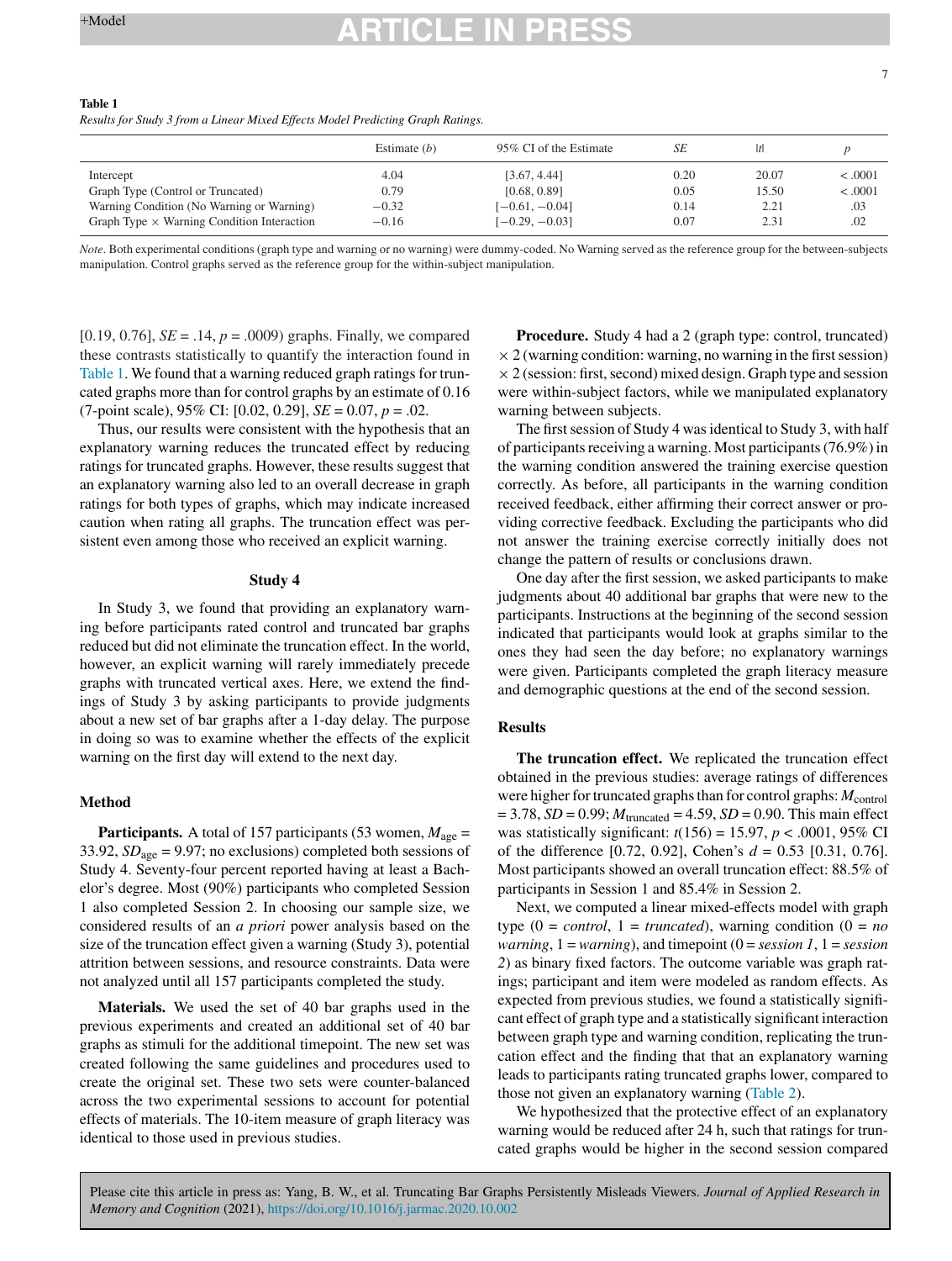#### <span id="page-7-0"></span>**Table 2**

*Results for Study 4 from a Linear Mixed Effects Model Predicting Graph Ratings.*

|                                                          | Estimate $(b)$ | 95% CI of the Estimate | SЕ   | Itl   |          |
|----------------------------------------------------------|----------------|------------------------|------|-------|----------|
| Intercept                                                | 3.76           | [3.46, 4.08]           | 0.16 | 22.79 | < 0.0001 |
| Graph Type (Control or Truncated)                        | 1.15           | [1.06, 1.24]           | 0.05 | 24.96 | < .0001  |
| Warning Condition (No Warning or Warning)                | 0.19           | $[-0.07, 0.49]$        | 0.14 | 1.37  | .17      |
| Timepoint (Session 1 or Session 2)                       | $-0.08$        | $[-0.17, 0.01]$        | 0.05 | 1.79  | .07      |
| Graph Type $\times$ Warning Condition                    | $-0.59$        | $[-0.72, -0.46]$       | 0.07 | 9.03  | < .0001  |
| Timepoint $\times$ Graph Type                            | $-0.15$        | $[-0.27, -0.02]$       | 0.07 | 2.24  | .03      |
| Timepoint $\times$ Warning Condition                     | $-0.15$        | $[-0.28, -0.02]$       | 0.07 | 2.35  | .02      |
| Timepoint $\times$ Graph Type $\times$ Warning Condition | 0.13           | $[-0.06, 0.30]$        | 0.09 | 1.35  | .18      |

*Note*. Experimental conditions (graph type, warning or no warning, session 1 or session 2) were dummy-coded. No Warning and Session 1 served as the reference groups for the between-subject manipulations. Control graphs served as the reference group for the within-subject manipulation.



**Figure 5.** Raincloud Plot for Study 4. Error bars reflect correlation- and difference-adjusted 95% confidence intervals of the means. Points represent each participant twice. The session (1 and 2) and graph type (truncated and control) variables were within-subject manipulations. Cohen's *d* and 95% CIs from left to right: No Warning<sub>1</sub> = 0.69 [0.37, 1.02], No Warning<sub>2</sub> = 0.62 [0.30, 0.94]; Warning<sub>1</sub> = 0.42 [0.10, 0.74], Warning<sub>2</sub> = 0.40 [0.08, 0.72]

to the first in the warning condition. We did not find positive evidence for this hypothesis. The 3-way interaction between timepoint, warning condition, and graph type was not statistically significant  $(t = 1.35, p = .18)$ . Indeed, visual inspection of Figure 5 suggests results contrary to our hypothesis: that ratings for graphs decreased at the second session. Next, we investigate each of the statistically significant 2-way interactions.

**Graph type and warning condition.** First, we investigated the interaction between graph type and warning condition, collapsing across timepoints. We found that in both no warning (*estimate*<sub>diff</sub> = 1.08 [1.02, 1.14],  $SE = 0.03$ ,  $p < .0001$ ) and warning (*estimate*diff = 0.55, 95% CI [0.49, 0.62], *SE* = 0.03, *p* < .0001) conditions, ratings for truncated graphs were higher than control graphs, consistent with the results of Study 3. Next, we computed the effect of an explanatory warning for both control and truncated graphs. As before, we found evidence that an explanatory warning lowered participants' ratings for truncated graphs: *estimate*diff = 0.41, 95% CI [0.14, 0.68], *SE* = 0.14, *p* = .002. However, the contrast between no warning and warning conditions for control graphs was not statistically significant: 95% CI [-0.38, 0.15],  $p = .40$ . Consistent with the statistically significant interaction between graph type and warning condition, we found that an explanatory warning lowered ratings for truncated graphs more than control graphs by an estimate of 0.53

 $(7$ -point scale; 95% CI [0.44, 0.62], *SE* = 0.05, *p* < .0001). These results suggest that an explanatory warning reduced the size of the truncation effect by lowering ratings for truncated graphs specifically.

**Timepoint and graph type.** To explore the interaction between timepoint and graph type, we computed contrasts of timepoint for each level of graph type (control and truncated), averaging over warning condition. We found that for both control (*estimate of the difference* = 0.16, 95% CI [0.10, 0.22], *SE*  $= 0.03, p < .0001$ ) and truncated (*estimate*<sub>diff</sub> = 0.24, 95% CI [0.18, 0.31],  $SE = 0.03$ ,  $p < .0001$ ) graphs, participants' graph ratings were lower in the second session, compared to the first session. However, when comparing these contrasts, we found that lower ratings for session 2 compared to session 1 did not differ statistically as a function of graph type at an alpha of .05  $(SE = 0.05, p = .07)$ . We note that the direction of the difference was such that the decrease in graph ratings in the second session was larger for truncated graphs compared to control graphs, 95% CI [-0.007, 0.17]. Thus, we did not find further positive evidence for an interaction between graph type and timepoint.

**Timepoint and warning condition.** Finally, to explore the interaction between timepoint and warning condition, we computed contrasts of timepoint for the no warning and warning conditions, averaging over graph condition. We found that in both the no warning (*estimate*diff = 0.16. 95% CI [0.09, 0.22],  $SE = 0.03$ ,  $p < .0001$ ) and warning conditions (*estimate*<sub>diff</sub> = 0.25, 95% CI [0.18, 0.31], *SE* = 0.03, *p* < .0001), participants' graph ratings were reduced in the second session, compared to the first session. Comparing these contrasts statistically, we found that this decrease in graph ratings for the second timepoint was larger for participants who received a warning, compared to those who did not receive a warning: *estimate*<sub>diff</sub> = 0.09, 95% CI [0.00, 0.18],  $SE = 0.05$ ,  $p = .05$ .

Overall, we found consistent evidence of a truncation effect with and without warning and at both timepoints. We also replicated the protective effect of an explanatory warning. We failed to find positive evidence that the protective effect of an explanatory warning fades within 24 h. Indeed, our results indicate the opposite: that graph ratings were slightly lower during the second session. These results suggest that while an educational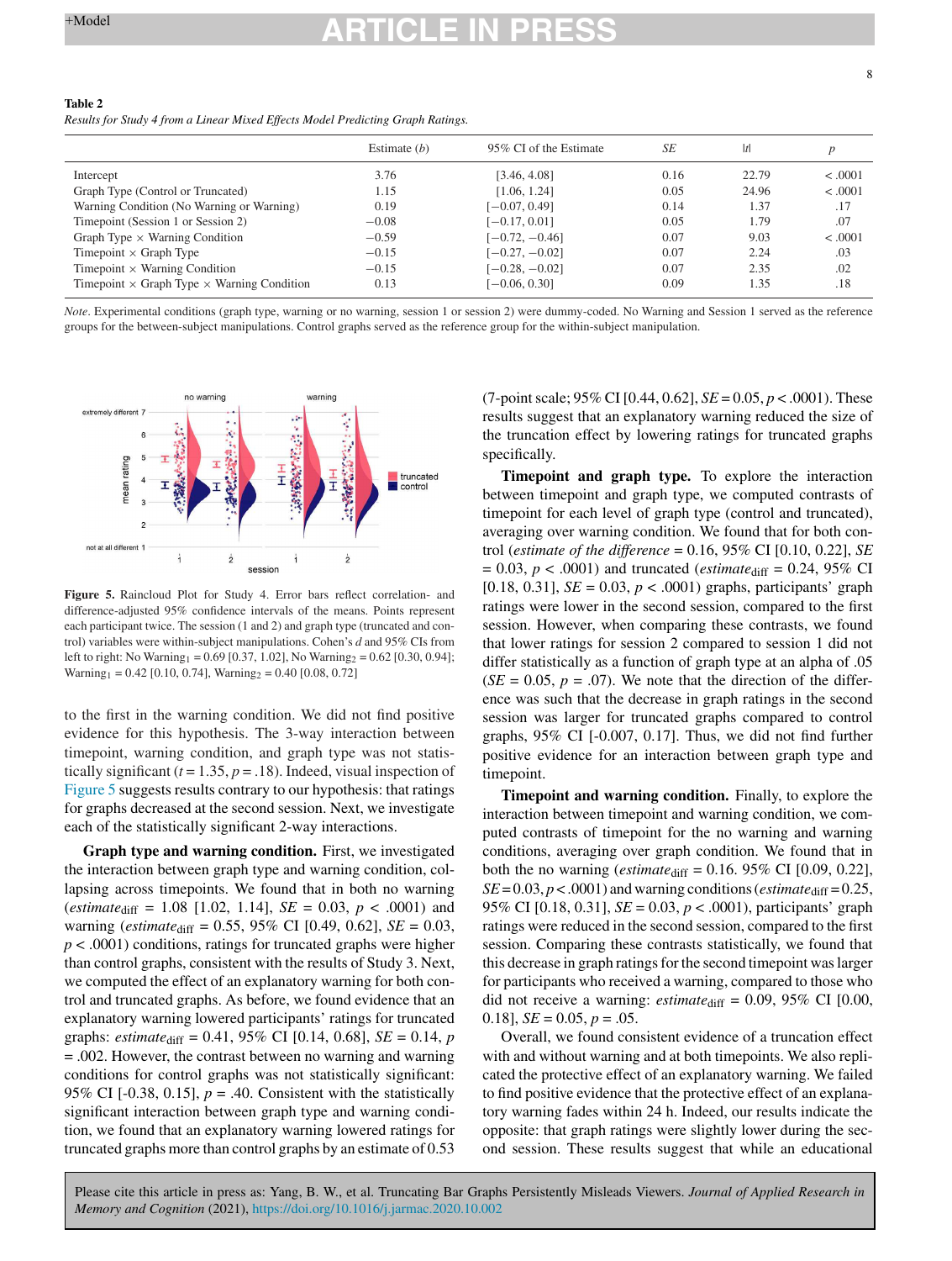intervention did not eliminate the truncation effect, its influence was durable for at least a day.

### **Study 5**

In Studies 1–4, there were not statistically significant relationships between participant graph literacy and the size of the truncation effect. This measure is well-regarded, measuring relatively basic knowledge about graphs [\(Okan,](#page-12-0) [Galesic,](#page-12-0) [&](#page-12-0) [Garcia-Retamero,](#page-12-0) [2016\).](#page-12-0) However, while graph literacy is useful in certain contexts, it may not reflect the deeper expertise that develops over many years. Empirical evidence on the potential influence of expertise on misleading graphs is sparse, as individual variation in expertise is infrequently reported or manipulated. For example, [Taylor](#page-13-0) [and](#page-13-0) [Anderson](#page-13-0) [\(1986\)](#page-13-0) reported the results of a mini-experiment (7 pairs of graphs) administered to loan officers, but did not include any methodological details(e.g.,sample size, means) or compare to non-experts. Another study investigated whether experts' interpretations of bar versus line graphs would be influenced by format (bar versus line); however, this work does not report a within-study comparison to non-experts [\(Peebles](#page-12-0) [&](#page-12-0) [Ali,](#page-12-0) [2015\)](#page-12-0) and does not speak to distorted graphs.

In Study 5, we examined the size of the truncation effect in two doctoral student populations: PhD students pursuing quantitative fields versus the humanities. We reasoned that these samples would be comparable demographically but differ in their expertise with data visualization, providing a useful contrast between groups that are both highly educated but likely differ in experience with graphs. We expected that PhD students in quantitative fields would be unlikely to exhibit the truncation effect, which is the result of a relatively straightforward axis manipulation, particularly after they are given an explicit warning about the nature of the distortion.

### **Method**

Participants. We recruited 165 PhD students (81 women, 2 non-binary gender;  $M_{age} = 26.87$  years,  $SD_{age} = 3.58$ ) pursuing degrees in quantitatively-oriented fields and 165 PhD students (109 women, 5 non-binary gender,  $M_{\text{age}} = 28.98$ ,  $SD_{\text{age}}$  $= 4.47$ ) pursuing degrees in the humanities. Using publicly available email addresses and after consulting with the universities' respective institutional review boards, we recruited PhD students from programs in statistics, psychology, and economics, as well as in history and English, for our two samples. We aimed to recruit at least as many participants as in Study 4, especially anticipating a smaller truncation effect size than in the previously sampled populations. Pragmatically, given the difficulty of recruiting this specialized population, we aimed to recruit as many participants as possible in a reasonable time frame. Results for each sample were not analyzed until data collection was complete.

Reports of formal statistical training and graph literacy scale scores support our assumptions about statistical and data visualization experience within the two populations. Most quantitative participants (92%) reported having statistical training, whereas only 7% of humanities participants reported the same. Similarly, the quantitative sample scored higher on the graph literacy measure on average ( $M = 45.79$ ,  $SD_{graph\text{ literacy}} = 7.18$ ) than participants from the humanities ( $M = 37.59$ ,  $SD_{graph}$  literacy = 8.42). This difference in self-reported graph literacy was statistically significant:  $t(327) = 9.52$ ,  $p < .0001$ , 95% CI of the difference [6.51, 9.91], Cohen's *d* = 1.05 [0.82, 1.28].

Participants were given the option to enter a raffle for \$100 USD Amazon gift certificates; they were not otherwise compensated. No participants were excluded from analyses.

**Materials.** We used the same set of 40 bar graphs used in Study 1. As before, we assessed graph literacy using a 10-item scale.

**Procedure.** Participants followed the same procedures described for Study 3: axis truncation was manipulated withinsubject, while warning was manipulated between-subjects. The structure and content of the warning wasidentical those given in the previous studies. Participants were successful when answering the instructional item, with 97.5% and 97.7% of quantitative and humanities participants answering the question correctly prior to feedback, respectively.

As in previous studies, participants completed the graph literacy assessment, demographic questions, and debriefing questions about graphs at the end of the study. We also asked participants questions about their formal and informal levels of statistical training.

### **Results**

**The truncation effect.** We first replicated the truncation effect: the average graph rating was higher for truncated graphs than for control graphs:  $M_{\text{control}} = 3.73$ ,  $SD = 0.54$ ;  $M_{\text{truncated}}$  $= 4.17$ , *SD* = 0.76. This main effect was statistically significant: *t*(329) = 13.9, *p* < .0001, 95% CI of the difference [0.37, 0.50], Cohen's  $d = 0.48$  [0.32, 0.63]. Most participants from both fields showed an overall truncation effect: 78.22% and 75.22% respectively, for humanities and quantitative students.

Next, we computed a linear mixed-effects model with graph type  $(0 = control, 1 = truncated)$ , warning condition  $(0 = no$ *warning*, 1 = *warning*), and field (0 = *humanities*, 1 = *quantitative*) as binary fixed factors. The outcome variable was graph ratings; participant and item were modeled as random effects. We found statistically significant effects of graph type, warning condition, and field [\(Table](#page-9-0) 3). We also found statistically significant interactions between graph type and warning condition, graph type and field, and field and warning condition. However, the 3-way interaction between field, warning condition, and graph type was not statistically significant  $(p = .13)$ . We ran follow-up models to clarify these interactions, described below. To preview, [Figure](#page-9-0) 6 summarizes our results: we replicated the finding that an explanatory warning reduces but does not eliminate the truncation effect. We also found a smaller truncation effect in participants from quantitative fields when no warning was given, compared to participants from the humanities. However, this field advantage was not evidenced in the warning condition.

**Graph type and warning condition.** First, we investigated the interaction between graph type and warning condition to replicate results from Study 3 and 4, collapsing across field.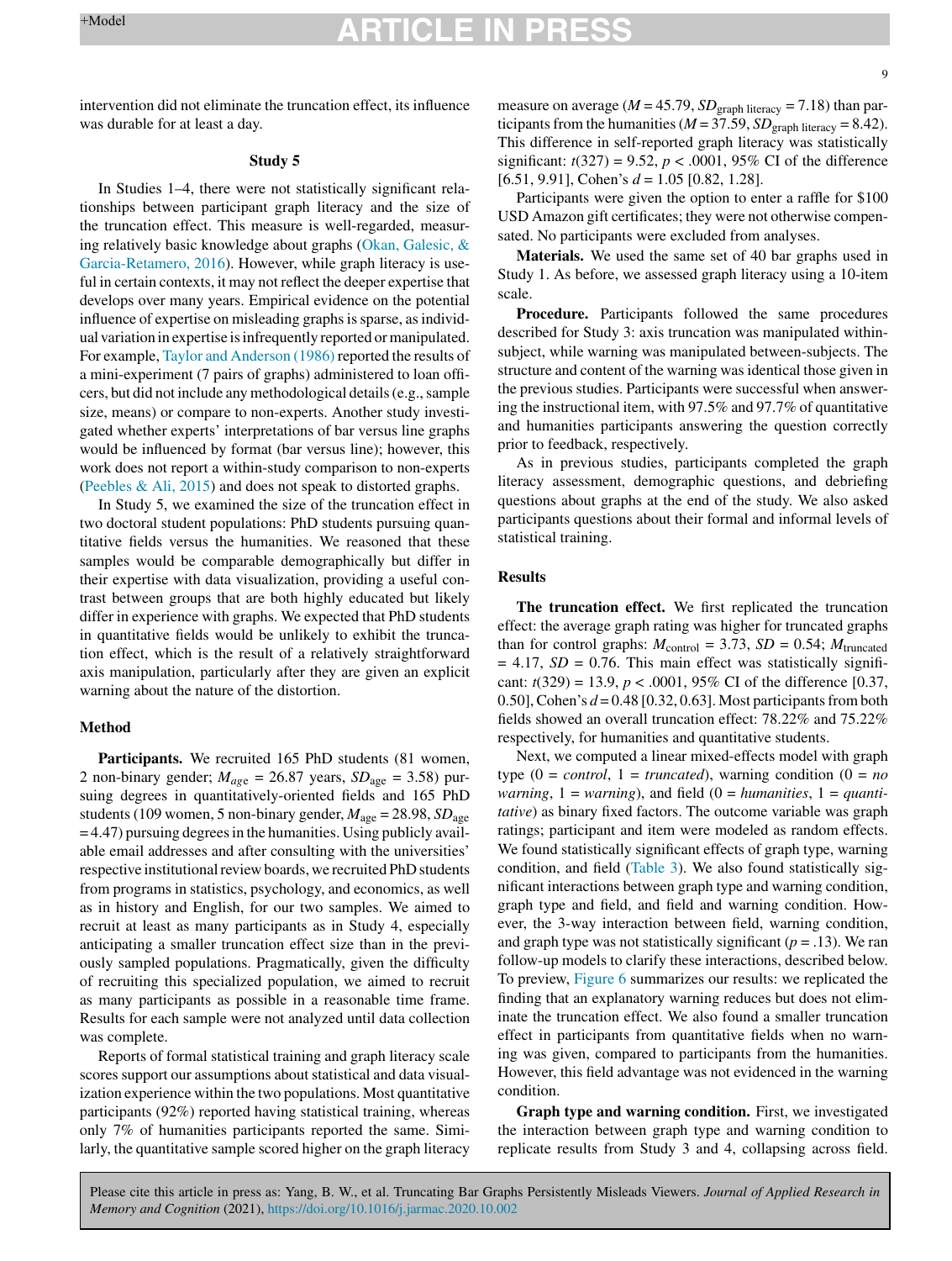### <span id="page-9-0"></span>**Table 3**

*Results for Study 5 from a Linear Mixed Effects Model Predicting Graph Ratings.*

|                                                      | Estimate $(b)$ | 95% CI of the Estimate | SE   | t     |         |
|------------------------------------------------------|----------------|------------------------|------|-------|---------|
| Intercept                                            | 3.90           | [3.56, 4.35]           | 0.21 | 18.22 | < .0001 |
| Graph Type (Control or Truncated)                    | 0.69           | [0.63, 0.75]           | 0.03 | 20.30 | < .0001 |
| Warning Condition (No Warning or Warning)            | $-0.30$        | $[-0.47, -0.11]$       | 0.09 | 3.31  | .001    |
| Field (Humanities or Quantitative)                   | $-0.20$        | $[-0.37, -0.04]$       | 0.09 | 2.19  | .03     |
| Graph Type $\times$ Warning Condition                | 0.42           | $[-0.51, -0.32]$       | 0.05 | 8.59  | < .0001 |
| Field $\times$ Graph Type                            | $-0.14$        | $[-0.23, -0.03]$       | 0.05 | 2.97  | .003    |
| Field $\times$ Warning Condition                     | 0.32           | [0.06, 0.57]           | 0.13 | 2.47  | .01     |
| Field $\times$ Graph Type $\times$ Warning Condition | 0.10           | $[-0.04, 0.24]$        | 0.07 | 1.50  | .13     |

*Note*. Experimental conditions (graph type, warning or no warning, humanities or quantitative) were dummy-coded. No Warning and Humanities served as the reference groups for the between-subjects manipulations. Control graphs served as the reference group for the within-subject manipulation.



**Figure 6.** Raincloud plot for Study 5. Error bars reflect correlation- and difference-adjusted 95% confidence intervals of the means. Points represent each participant twice. The truncated versus control graphs variable was manipulated within-subjects.

We found that in both no warning (*estimate of the difference*  $= 0.62, 95\% \text{ CI}$  [0.57, 0.67], *SE* = 0.02, *p* < .0001) and warning (*estimate*<sub>diff</sub> = 0.25, 95% CI [0.20, 0.30], *SE* = 0.02, *p* < .0001) conditions, ratings for truncated graphs were higher than control graphs. Next, we computed the effect of an explanatory warning for both control and truncated graphs. We found that an explanatory warning lowered graph ratings for both control (*estimate*diff = 0.14, 95% CI [0.02, 0.27], *SE* = 0.06, *p* = .03) and truncated graphs (*estimate*diff = 0.51, 95% CI [0.38, 0.64], *SE* =  $0.06, p < .0001$ ). The contrast between these two differences (i.e., warning's effect on control graphs compared to warning's effect on truncated graphs) was statistically significant ( $p < .0001$ ), such that warnings lowered ratings more for truncated graphs than control graphs (*estimate*diff = 0.37, 95% CI [0.30, 0.44], *SE*  $= 0.03$ ). Thus, an explanatory warning reduced the size of the truncation effect (as in previous studies); it may have also led participants to be slightly more cautious in rating the differences shown by all graph types, not just truncated graphs.

**Field and graph type.** To explore the interaction between field and graph type,we computed contrasts of field for each level of graph type (control and truncated), averaging across levels of warning condition. We found that participants ratings for control graphs did not vary by field: 95% CI estimate of the difference

 $[-0.09, 0.17]$ ,  $p = .54$ ). However, the contrast between humanities and quantitative field participants for truncated graphs was statistically significant:  $estimate_{diff} = 0.13,95\%$  CI [0.01, 0.26],  $SE = 0.06$ ,  $p = .04$ . Comparing these differences statistically, we found that the truncation effect(the difference between truncated and control graphs) was smaller for quantitative participants compared to humanities participants (*estimate*<sub>diff</sub> = 0.09, 95%) CI [0.02, 0.16],  $SE = 0.03$ ,  $p = .007$ ). This is consistent with the hypothesis that many years of quantitative expertise would translate into reduced susceptibility to the truncation effect.

**Field and warning condition.** To explore the interaction between field and warning condition, we computed contrasts of field for each level of the warning condition, averaging across levels of graph type. When no warning was given, we found a statistically significant effect of field, such that participants from the humanities rated graphs higher than participants from quantitative fields: *estimate*diff = 0.27, 95% CI [0.10, 0.44], *SE*  $= 0.09$ ,  $p = .002$ . However, when a warning was provided, the effect of field was not statistically significant: 95% CI of the difference  $[-0.27, 0.07]$ ,  $p = .26$ . Then, we statistically compared the differences by field (humanities – quantitative) between the no warning and warning conditions. We found that this difference was statistically significant (*estimate*<sub>diff</sub> = 0.37, 95% CI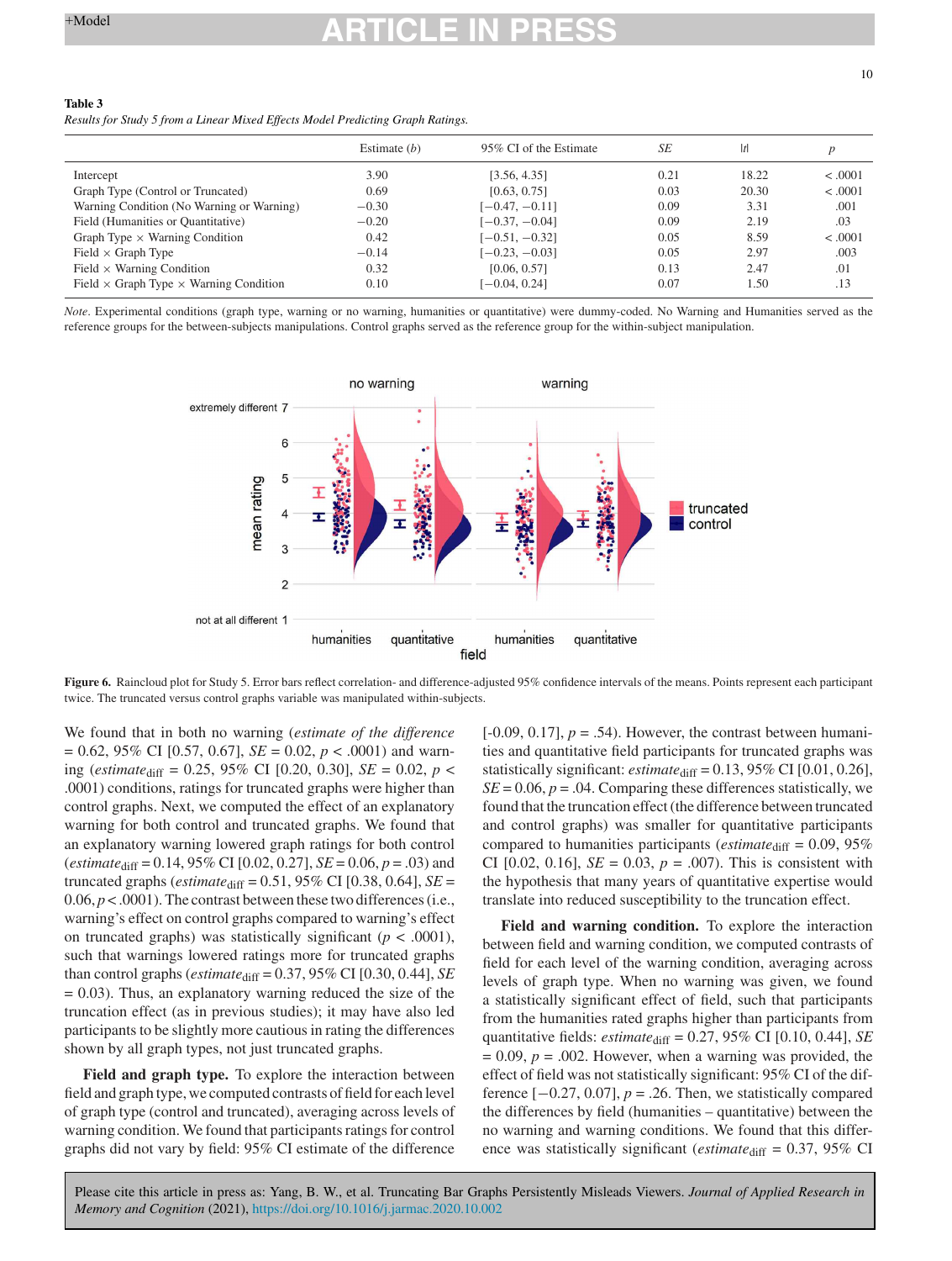[0.13, 0.62],  $SE = 0.12$ ,  $p = .003$ ). In other words, when not given a warning, humanities participants rated graphs higher than participants from quantitative fields.

Overall, we found that the truncation effect was persistent across all conditions. PhD students from quantitative fields exhibited a smaller truncation effect compared to PhD students from the humanities when no warning was given. However, when given a warning, we found that the participants from the humanities "caught up" with those from quantitative fields. We note that even PhD students in quantitative fields given an explanatory warning about the nature of the manipulation immediately preceding graph ratings showed a truncation effect, *estimate* = 0.24, 95% CI [0.14, 0.34], *t*(82) = 4.72, *p* < .0001. So, while educational training and explicit warnings may reduce the size of the truncation effect, they do not eliminate it.

### **General Discussion**

Across five studies, we empirically investigated the *truncation effect*, showing that quantity differences were judged as larger in truncated compared to control graphs. This effect was reliable (Cohen's  $d = 0.48 - 1.26$ ) and observed across most participants (83.5% across studies), regardless of graph literacy scores. Teaching people about how truncation can mislead attenuated the truncation effect somewhat, both immediately and after a 1-day delay, but failed to eliminate the effect. Indeed, the truncation effect persisted across the five studies in the present work, contexts which likely engendered greater than typical vigilance for graph distortions. Namely, participants made judgments in an experiment labeled as having to do with graphs; they then viewed 40 graphs in a within-subject design allowing for frequent comparisons of control and distorted graphs. Participants were sometimes given a clear explanation about the single form of distortion they were immediately about to encounter (Studies 2–5), and in Study 5, participants were pursuing doctoral degrees, half of whom were pursuing studies within quantitative fields. Our materials were neutral in nature, and unlikely to encourage motivated reasoning processes [\(Kunda,](#page-12-0) [1990\).](#page-12-0) These conditions are in stark contrast to a user casually consuming news via social media on a mobile device, in a context where misinformation and graph distortions can take a myriad of forms, rarely come with a clear warning, and may interact with existing beliefs. Our work fills a much needed methodological and theoretical gap in the literature, bringing together the strengths of behavioral science methods to inform long-standing questions around graph distortion.

### **Effects of Graph Literacy**

Why did we not see effects of graph literacy in predicting the size of the truncation effect? This may seem initially contradictory, given that participants with quantitative training in Study 5 showed reduced truncation effects in the absence of a given warning. Our results suggest a distinction between the construct of subjective graph literacy (captured by items such as "How often do you find graphical information to be useful?") and the deeper expertise developed over years in doctoral programs in statistics, psychology, and economics. We speculate

that graph literacy relates to prior knowledge related to attending to and processing "arbitrary graph conventions" such as axis labels and graph titles, reflecting basic training in understanding graphs [\(Okan](#page-12-0) et [al.,](#page-12-0) [2016\).](#page-12-0) Thus, graph literacy may be more predictive in contexts when accurate interpretation relies on such graphical training, such as with more complex data visualizations. However, comparing the height of two bars is intuitive, reflective of mappings corresponding to experiences in the physical world ([Shah](#page-13-0) [&](#page-13-0) [Hoeffner,](#page-13-0) [2002;](#page-13-0) [Tversky,](#page-13-0) [2011\).](#page-13-0) Our simpler graph stimuli are representative of graphs in mass media, where most data visualizations are designed to be meaningful and communicative to a general audience.

**Possible mechanisms.** The present work establishes the truncation effect in bar graphs and the extent to which this effect is persistent. Our attempts to mitigate truncation effects by directly warning participants about y-axis truncation were mixed, suggesting that the problem was not just about a lack of knowledge. Future experimental work should be designed to identify explanations behind these observations. Specifically, one possibility is that the appearance of a large difference initially anchors judgments, consistent with previous research showing that initially presented values have disproportionate influence ([Furnham](#page-12-0) [&](#page-12-0) [Boo,](#page-12-0) [2011;](#page-12-0) [Tversky](#page-12-0) [&](#page-12-0) [Kahneman,](#page-12-0) [1974\).](#page-12-0) Although most of the literature has focused on numeric anchors, recent articles examined the extent to which this phenomenon generalizes to visual stimuli ([Langeborg](#page-12-0) [&](#page-12-0) [Eriksson,](#page-12-0) [2016;](#page-12-0) [LeBoeuf](#page-12-0) [&](#page-12-0) [Shafir,](#page-12-0) [2009\).](#page-12-0) In previous work, warnings were much less effective in the case of visually driven phenomena such as change blindness ([Simons,](#page-13-0) [2000\)](#page-13-0) or optical illusions (e.g., [Barlow](#page-11-0) [&](#page-11-0) [Hill,](#page-11-0) [1963;](#page-11-0) [Williams](#page-11-0) [&](#page-11-0) [Yampolskiy,](#page-11-0) [2018\);](#page-11-0) visual anchoring as a phenomenon could be compared and contrasted with these phenomena.

Another and non-exclusive explanation relates to the norm of communication to trust the speaker, or this case, the graph maker. Listeners tend to assume that speakers are providing truthful, relevant, and clear information [\(Grice,](#page-12-0) [1975\).](#page-12-0) Thus, the reader of a graph may assume that the difference highlighted in a graph represents a meaningful unit of comparison. Future empirical studies around how people perceive, make judgments about, and later remember graphs can contribute to expanding existing theories of graph comprehension ([Carpenter](#page-11-0) [&](#page-11-0) [Shah,](#page-11-0) [1998;](#page-11-0) [Pinker,](#page-12-0) [1990;](#page-12-0) [Shah,](#page-13-0) [Freedman,](#page-13-0) [&](#page-13-0) [Vekiri,](#page-13-0) [2005\).](#page-13-0)

### **To Truncate or Not to Truncate**

Data visualization experts have recommended that the y-axes of bar graphs specifically should start at zero (e.g., "If your numbers are represented by the length or height of objects—bars, in this case—the length of height should be *proportional* to those numbers"; [Cairo,](#page-11-0) [2019\).](#page-11-0) Our data support this recommendation empirically. However, our recommendation to not truncate vertical axes is specific to bar graphs. Line graphs and dot plots, for example, do not represent numerical values as continuous visual areas and truncation may be appropriate in these cases [\(Cleveland,](#page-12-0) [1994;](#page-12-0) [Zoss,](#page-12-0) [2016,](#page-12-0) p. 42). In other words, if length or height is not the primary means of communicating numerical quantities, a zero baseline may not be necessary. When small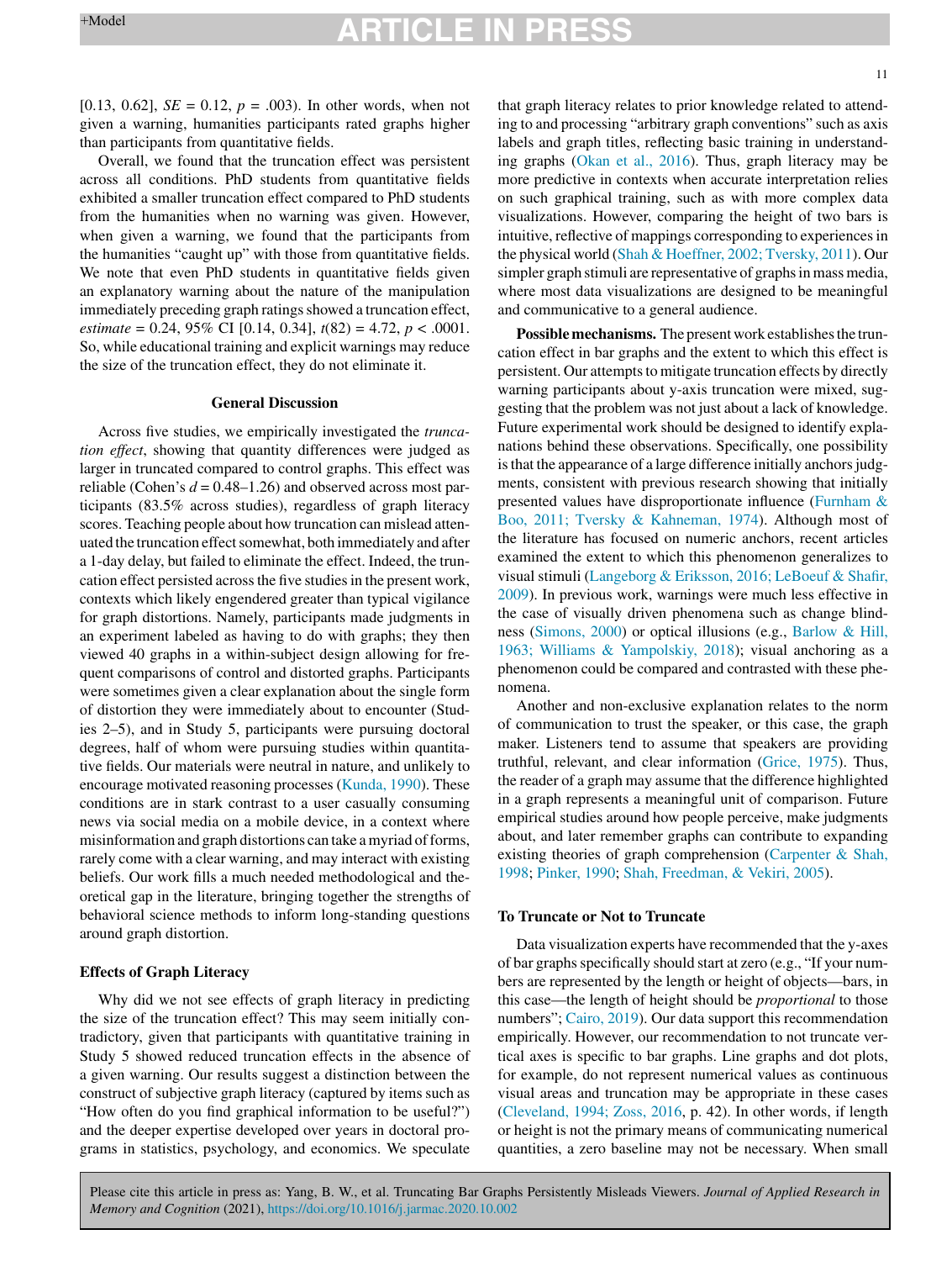<span id="page-11-0"></span>numerical differences matter—such as a single degree shift in average global temperature—there are better formats than bar graphs. We suggest future research make clear the differences between bar and line graphs, and their distinct affordances in illustrating differences.

### **Implications and Future Directions**

In light of the present work, we suggest that the burden for accurate presentation of data in bar graphs falls on the shoulders of *graph makers*. Our sophisticated sample of graph consumers in Study 5 were still susceptible to the truncation effect, even though they were given a warning and placed in a context likely to engender skepticism (a scientific study about graphs). Viewing graphs as arguments, these results suggest that the practice of truncating the y-axis of a bar graph is comparable to a particularly persuasive rhetorical fallacy, and thus, should be avoided.

Given the ubiquity of bar graphs and the relative ease of creating them, this work has important implications for the clear and responsible communication of data. We urge producers of graphs (including many of our present readers) to avoid the practice of truncating y-axes of bar graphs, contributing to stronger cultural norms for responsible data visualization. Our recommendation is consistent with more general advice given by risk communication specialists: while communicators would prefer that people process information systematically, consumers are much more likely to digest information heuristically, and thus are extremely susceptible to variations in presentation format [\(Visschers,](#page-13-0) [Meertens,](#page-13-0) [Passchier,](#page-13-0) [&](#page-13-0) [Vries,](#page-13-0) [2009\).](#page-13-0) Ideally, data visualizations should be crafted such that even initial impressions are well-aligned to the conclusions afforded by more careful analysis of underlying numerical trends.

However, we acknowledge that it is unrealistic to expect the solution to this problem to be the removal of all misleading graphs. Our work demonstrates that an explanatory warning can reduce the size of the truncation affect and that this protective effect lasts for at least a day, suggesting an intervention approach that is helpful, if incomplete. We hope that the present work serves as a catalyst for future empirical work exploring the impact of data visualizations. We suggest that future studies may explore other common graph types (e.g., line graphs), the memorability of types of graphs, continued interventions, and testing predictions from different theoretical frameworks for explaining the truncation effect.

#### **Author Contributions**

C. Vargas Restrepo, B. W. Yang, and E. J. Marsh developed the study concepts and design. Testing and data collection were performed by C. Vargas Restrepo and B. W. Yang. Statistical analyses were conducted by C. Vargas Restrepo and B. W. Yang, with assistance and critical feedback from M. L. Stanley. C. Vargas Restrepo and B. W. Yang drafted the manuscript, and M. L. Stanley and E.J. Marsh provided critical revisions. All authors approved the final version of the manuscript for submission.

#### **Open Practices Statement**

Experiments reported in this article were not formally preregistered. All stimuli, de-identified data, and reproducible analyses can be accessed at osf.io/ytq3h. We have done our best to ensure that analyses can be successfully reproduced. We are happy to answer questions and troubleshoot. Please contact the corresponding author at by34@duke.edu.

### **Conflict of Interest**

The authors declare that they have no known competing financial interests or personal relationships that could have appeared to influence the work reported in this paper.

#### **Acknowledgments**

This research was supported by the James S. McDonnell Foundation and 2 Undergraduate Research Grants from Duke University. B. W. Yang is supported by an NSF Graduate Research Fellowship. We thank Kevin O'Neill for providing consultations regarding data analysis and the Marsh Lab, Priti Shah, Morton Ann Gernsbacher, Steve Lindsay, and Henry L. Roediger, III for helpful comments on previous versions of this manuscript.

### **References**

- Allen, M., Poggiali, D., Whitaker, K., Marshall, T. R., & Kievit, R. (2018). Raincloud plots: A multi-platform tool for robust data visualization. *PeerJ Preprints*, <https://doi.org/10.7287/peerj.preprints.27137v1>
- Barlow, H. B., & Hill, R. M. (1963). Evidence for a physiological explanation of the waterfall phenomenon and figural after-effects. *Nature*, *200*(4913), 1345–1347. <https://doi.org/10.1038/2001345a0>
- Beattie, V., & Jones, M. (1999). *Financial graphs: True and fair?* Australian CPA.
- Beattie, V., & Jones, M. J. (1992). The use and abuse of graphs in annual reports: Theoretical framework and empirical study. *Accounting and Business Research; Abingdon*, *22*(88), 291.
- Beattie, V., & Jones, M. J. (2008). Corporate reporting using graphs: A review and synthesis. *Journal of Accounting Literature*, *27*, 71–110.
- Bertin, J. (1983). *Semiology of graphics*. University of Wisconsin Press.
- Borkin, M. A., Vo, A. A., Bylinskii, Z., Isola, P., Sunkavalli, S., Oliva, A., et al. (2013). What Makes a Visualization Memorable? *IEEE Transactions on Visualization and Computer Graphics*, *19*(12), 2306–2315. <https://doi.org/10.1109/TVCG.2013.234>
- Cairo, A. (2019). *How charts lie: Getting smarter about visual information*. W. W. Norton & Company.
- Carpenter, P. A., & Shah, P. (1998). A model of the perceptual and conceptual processes in graph comprehension. *Journal of Experimental Psychology Applied*, *4*(2), 75–100. <https://doi.org/10.1037/1076-898X.4.2.75>
- Cho, C. H., Michelon, G., & Patten, D. M. (2012). Impression management in sustainability reports: An empirical investigation of the use of graphs. *Accounting and the Public Interest*, *12*(1), 16–37. <https://doi.org/10.2308/apin-10249>
- Clayton, K., Blair, S., Busam, J. A., Forstner, S., Glance, J., Green, G., et al. (2019). Real solutions for fake news? Measuring the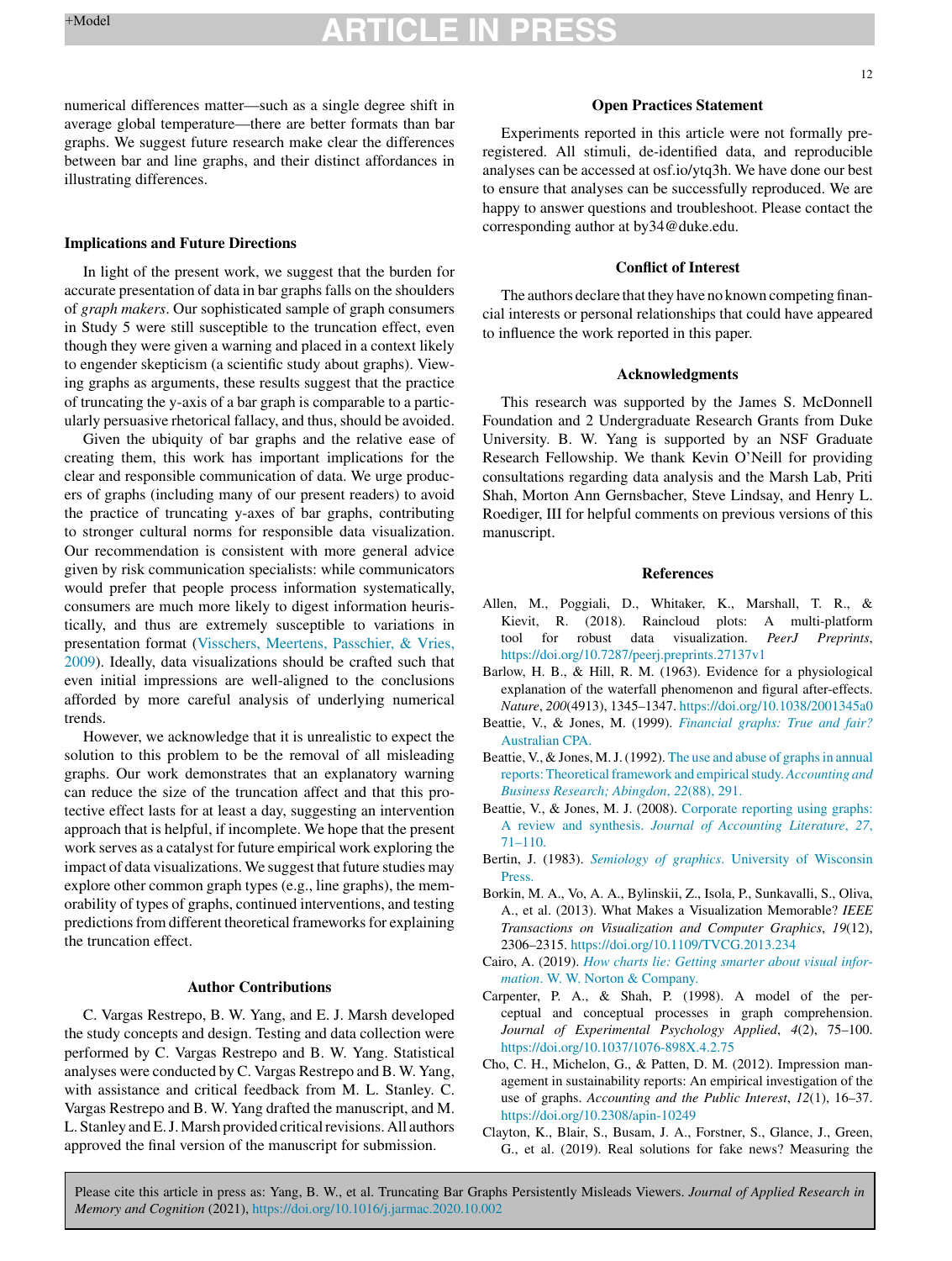# <span id="page-12-0"></span> $+$ Model **ARTICLE IN PRESS**

effectiveness of general warnings and fact-check tags in reducing belief in false stories on social media. *Political Behavior*, <https://doi.org/10.1007/s11109-019-09533-0>

- Cleveland,W. S.(1994). *The elements of graphing data (Rev. ed)*.AT&T Bell Laboratories.
- Cleveland, W. S., Diaconis, P., & Mcgill, R. (1982). Variables on scatterplots look more highly correlated when the scales are increased. *Science*, *216*(4550), 1138–1141. <https://doi.org/10.1126/science.216.4550.1138>
- Courtis, J. K. (1997). Corporate Annual Report Graphical Communication in Hong Kong: Effective or Misleading? *Journal of Business Communication*, *34*(3), 269–284. <https://doi.org/10.1177/002194369703400304>
- Cousineau, D. (2017). Varieties of confidence intervals. *Advances in Cognitive Psychology*, *13*(2), 140. <https://doi.org/10.5709/acp-0214-z>
- Dragicevic, P., & Jansen, Y. (2018). Blinded with science or informed by charts? A replication study. *IEEE Transactions on Visualization and Computer Graphics*, *24*(1), 781–790.
- Ecker, U. K. H., Lewandowsky, S., & Tang, D. T. W. (2010). Explicit warnings reduce but do not eliminate the continued influence of misinformation. *Memory & Cognition*, *38*(8), 1087–1100. <https://doi.org/10.3758/MC.38.8.1087>
- Few, S. (2012). *Show me the numbers: Designing tables and graphs to enlighten*. Analytics Press.
- Fischer, C. (2008). Feedback on household electricity consumption: a tool for saving energy? *Energy Efficiency*, *1*(1), 79–104. <https://doi.org/10.1007/s12053-008-9009-7>
- Furnham, A., & Boo, H. C. (2011). A literature review of the anchoring effect. *The Journal of Socio-economics*, *40*(1), 35–42. <https://doi.org/10.1016/j.socec.2010.10.008>
- Galesic, M., & Garcia-Retamero, R. (2011). Graph literacy: A crosscultural comparison. *Medical Decision Making*, *31*(3), 444–457. <https://doi.org/10.1177/0272989X10373805>
- Garcia-Retamero, R., & Galesic, M. (2010). Who profits from visual aids: Overcoming challenges in people's understanding of risks. *Social Science & Medicine*, *70*(7), 1019–1025. <https://doi.org/10.1016/j.socscimed.2009.11.031>
- Garcia-Retamero, R., Cokely, E. T., Ghazal, S., & Joeris, A. (2016). Measuring graph literacy without a test: A brief subjective assessment. *Medical Decision Making*, *36*(7), 854–867. <https://doi.org/10.1177/0272989X16655334>
- Gattis, M., & Holyoak, K. J. (1996). Mapping conceptual to spatial relations in visual reasoning. *Journal of Experimental Psychology Learning, Memory, and Cognition*, *2*(1), 231–239.
- Glazer, N. (2011). Challenges with graph interpretation: A review of the literature. *Studies in Science Education*, *47*(2), 183–210. <https://doi.org/10.1080/03057267.2011.605307>
- Greene, E., Flynn, M. S., & Loftus, E. F. (1982). Inducing resistance to misleading information. *Journal of Verbal Learning and Verbal Behavior*, *21*(2), 207–219. [https://doi.org/10.1016/S0022-5371\(82\)90571-0](https://doi.org/10.1016/S0022-5371(82)90571-0)
- Gregory, R. L. (2009). *Seeing through illusions*. Oxford University Press.
- Grice, H. P. (1975). Logic and conversation. In P. Cole, & J. L. Morgan (Eds.), *Syntax and semantics, vol. 3: Speech acts* (Vol. 3) (pp. 41–58). Academic Press.

Huff, D. (1954). *How to lie with statistics*. W. W. Norton & Company.

Jensen, O. M. (2003). *Visualisation turns down energy demand (Conference) | ETDEWEB*. pp. 1–3. [https://www.osti.gov/etdeweb/](https://www.osti.gov/etdeweb/biblio/20501271) [biblio/20501271](https://www.osti.gov/etdeweb/biblio/20501271)

- Kunda, Z. (1990). The case for motivated reasoning. *Psychological Bulletin*, *108*(3), 480–498.
- Langeborg, L., & Eriksson, M. (2016). Anchoring in numeric judgments of visual stimuli. *Frontiers in Psychology*, *7* <https://doi.org/10.3389/fpsyg.2016.00225>
- LeBoeuf, R. A., & Shafir, E. (2009). Anchoring on the "here" and "now" in time and distance judgments. *Journal of Experimental Psychology Learning, Memory, and Cognition*, *35*(1), 81–93. <https://doi.org/10.1037/a0013665>
- Lenth, R. (2019). *Emmeans: Estimated Marginal Means, aka Least-Squares Means (Version R package version 1.3.2) [Computer software]*. <https://CRAN.R-project.org/package=emmeans>
- Leo, S. (2019). *Mistakes, we've drawn a few*. Medium. [https://medium.economist.com/mistakes-weve-drawn-a-few-](https://medium.economist.com/mistakes-weve-drawn-a-few-8cdd8a42d368)[8cdd8a42d368](https://medium.economist.com/mistakes-weve-drawn-a-few-8cdd8a42d368)
- Marsh, E. J., & Fazio, L. K. (2006). Learning errors from fiction: Difficulties in reducing reliance on fictional stories. *Memory & Cognition*, *34*(5), 1140–1149.
- Mather, D., Mather, P., & Ramsay, A. (2005). An investigation into the measurement of graph distortion in financial reports. *Accounting and Business Research*, *35*(2), 147–160. <https://doi.org/10.1080/00014788.2005.9729670>
- Michael, R. B., Newman, E. J., Vuorre, M., Cumming, G., & Garry, M. (2013). On the (non)persuasive power of a brain image. *Psychonomic Bulletin & Review*, *20*(4), 720–725. <https://doi.org/10.3758/s13423-013-0391-6>
- Mogull, S. A., & Stanfield, C. T. (2015). Current use of visuals in scientific communication. In *2015 IEEE international professional communication conference (IPCC)*. pp. 1–6. <https://doi.org/10.1109/IPCC.2015.7235818>
- Newman, E. J., Garry, M., Bernstein, D. M., Kantner, J., & Lindsay, D. S. (2012). Nonprobative photographs (or words) inflate truthiness. *Psychonomic Bulletin & Review*, *19*(5), 969–974. <https://doi.org/10.3758/s13423-012-0292-0>
- Okan, Y., Galesic, M., & Garcia-Retamero, R. (2016). How people with low and high graph literacy process health graphs: Evidence from eye-tracking: Graph literacy and health graph processing. *Journal of Behavioral Decision Making*, *29*(2–3), 271–294. <https://doi.org/10.1002/bdm.1891>
- Okan, Y., Garcia-Retamero, R., Galesic, M., & Cokely, E. T. (2012). When higher bars are not larger quantities: On individual differences in the use of spatial information in graph comprehension. *Spatial Cognition and Computation*, *12*(2–3), 195–218. <https://doi.org/10.1080/13875868.2012.659302>
- Pandey, A. V., Rall, K., Satterthwaite, M. L., Nov, O., & Bertini, E. (2015). How deceptive are deceptive visualizations?: An empirical analysis of common distortion techniques. In *Proceedings of the 33rd annual ACM conference on human factors in computing systems*. pp. 1469–1478. <http://dl.acm.org/citation.cfm?id=2702608>
- Peebles, D., & Ali, N. (2015). Expert interpretation of bar and line graphs: The role of graphicacy in reducing the effect of graph format. *Frontiers in Psychology*, *6* <https://doi.org/10.3389/fpsyg.2015.01673>
- Penrose, J. M. (2008). Annual report graphic use: A review of the literature. *The Journal of Business Communication (1973)*, *45*(2), 158–180. <https://doi.org/10.1177/0021943607313990>
- Peterson, B. K. (1983). Tables and graphs improve reader performance and reader reaction. *Journal of Business Communication*, *20*(2), 47–55. <https://doi.org/10.1177/002194368302000204>
- Pinker, S. (1990). A theory of graph comprehension. In *In Artificial intelligence and the future of testing*. pp. 73–126.

13